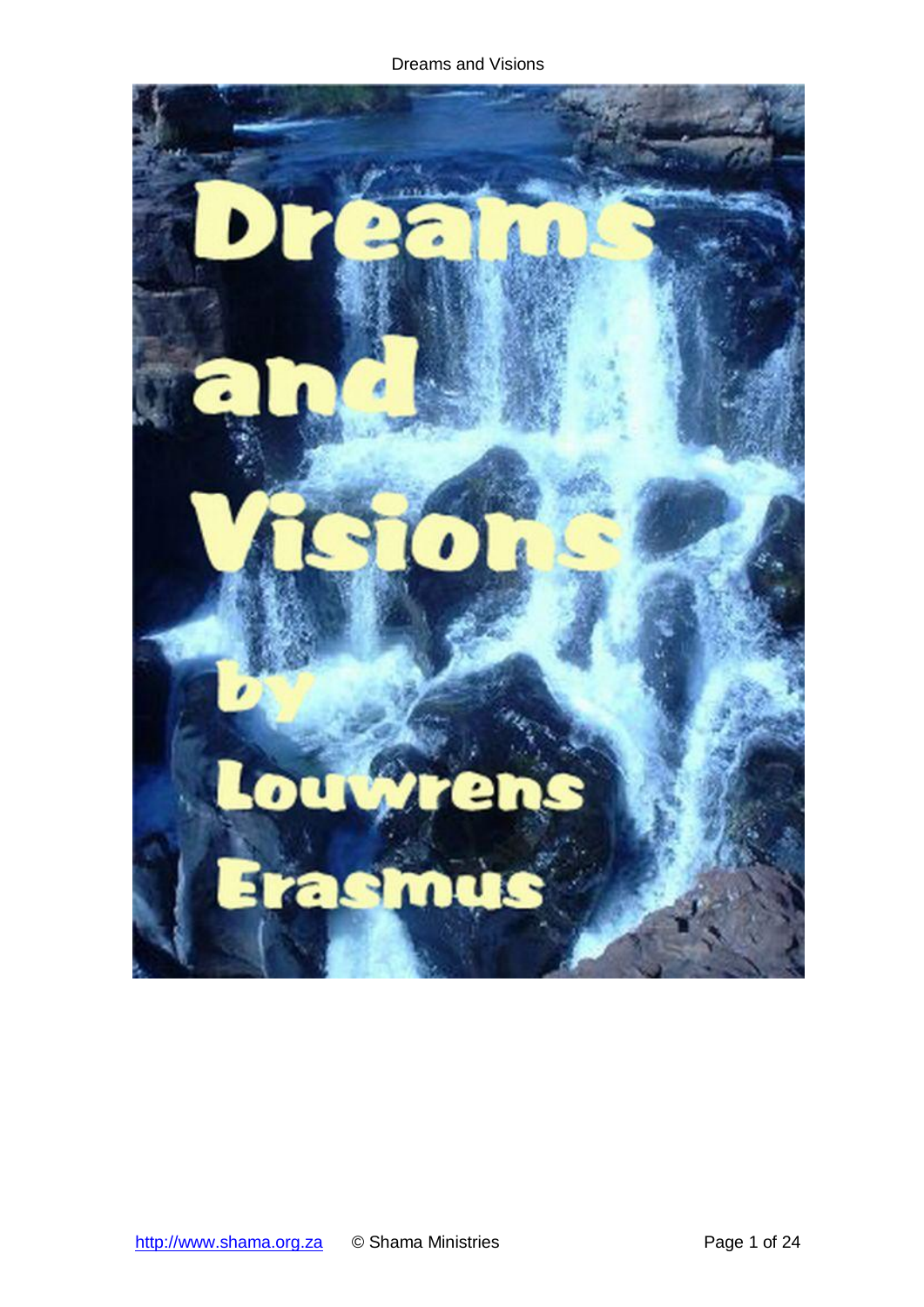Dreams and Visions - A Biblical - A Biblical Perspective

ISBN: 978-0-9946684-1-7

Copyright © by Louwrens Erasmus

Compiled by Louwrens Erasmus

Copyright © by Louwrens Erasmus Published by Shama Ministries Ebook Edition, License Notes

This ebook is licensed for your personal enjoyment only. If this book helped you in your relationship with the LORD, please tell your friends and refer them to my website at http://shama.org.za where more of my work is available that would assist in your daily walk with the LORD.

I am struggling with terminal Carcinoid cancer and is unable to do any work, and hence apart from a small pension rely on donations to survive.

I also use a foreign payment system which unlike paypal charges nothing for transfers directly to your or the recipients bank account. I can vouch for it that transfer time in most cases is somewhere between 12 to 48 hours.

So if you transfer any monies from or to another person I would like to suggest that you use this company as I am an affiliate and gets paid a commission for each new client.

All you have to do is click on the OrbitRemit button below. You will get the best exchange rate and a transfer at virtually no cost.

If you would like to remit a donation to our ministry you can do this using my information as follows:

Swift code SBSA ZA JJ Branch code 050818 Account number 10110464352

Name HJ Erasmus as she is the secretary of our NPO Identification 023 359 NPO. This is the same as a US 401(c) and we can provide you with a receipt for tax purposes.



Follow my personal blog at louwrense@blogspot.com

Facebook:https://www.facebook.com/pages/Louwrens-Erasmus-Shama-Ministries/305674599449922?ref=hl

Website http://www.shama.org.za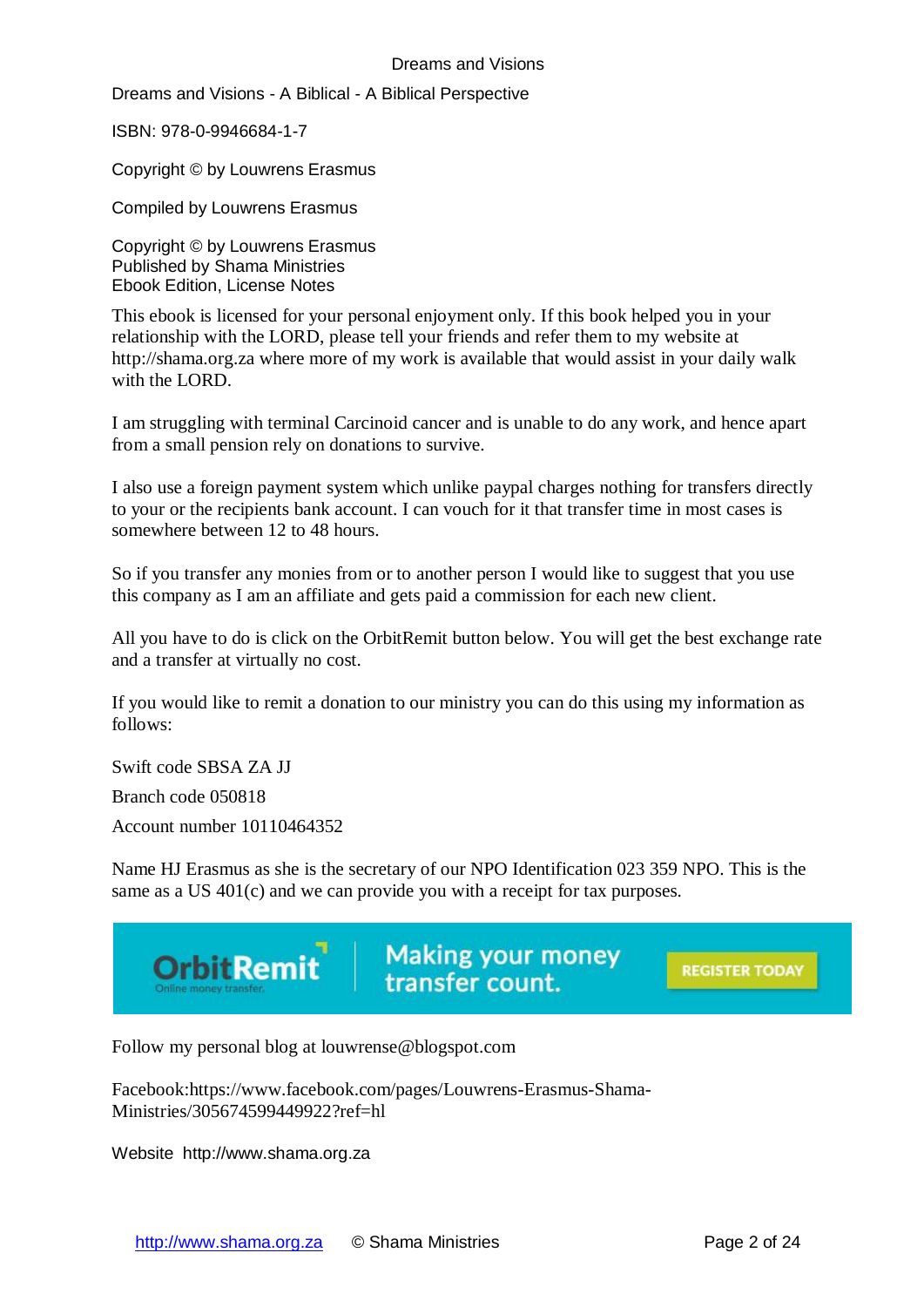# **Table of Contents**

| 19 |
|----|
|    |
|    |
|    |
|    |
|    |
|    |
|    |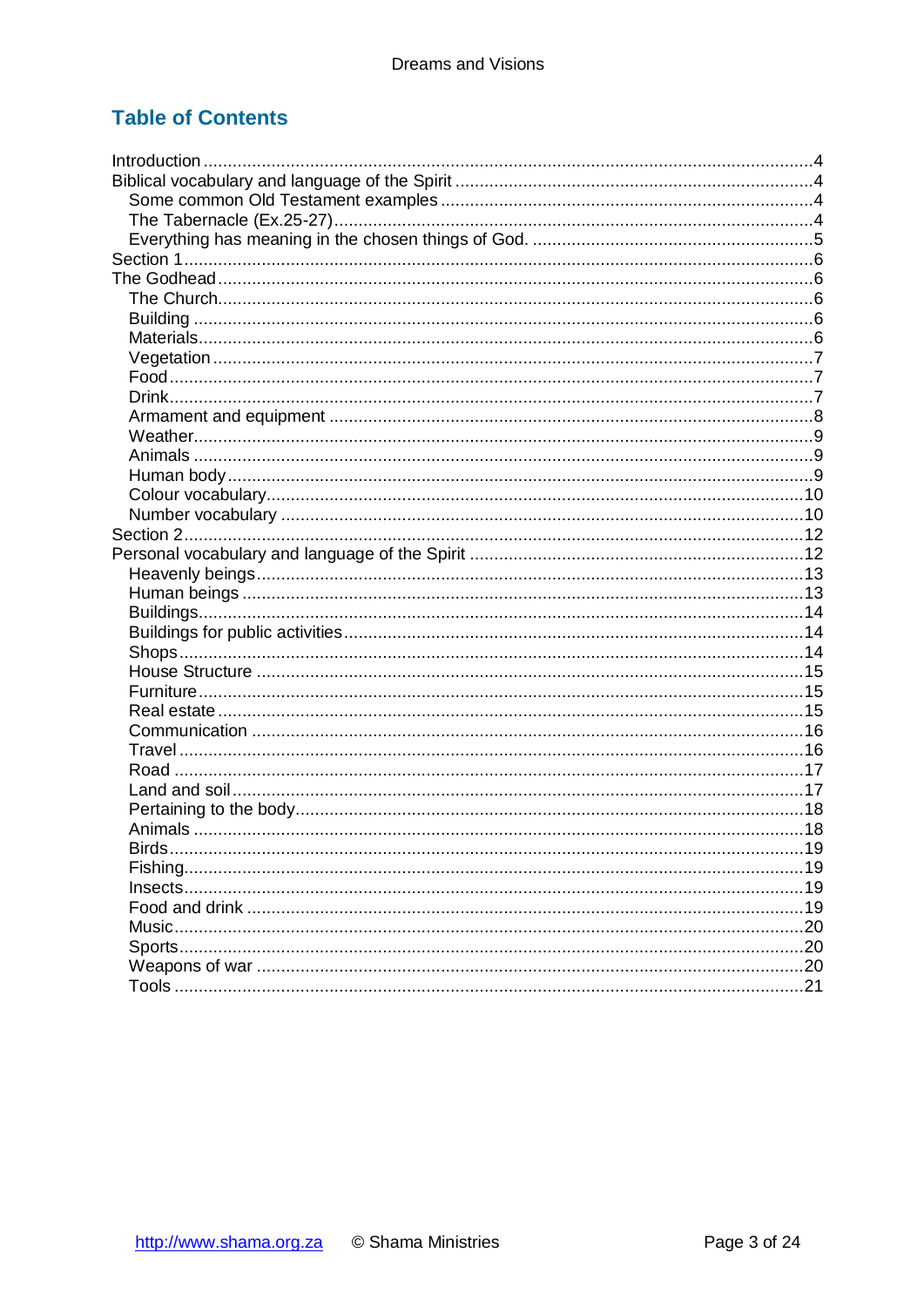### **Introduction**

# <span id="page-3-0"></span>**Biblical Vocabulary of the language of Dreams, Visions and Prophecy**

#### **Biblical vocabulary and language of the Spirit**

<span id="page-3-1"></span>Biblical vocabulary for the language of dreams, visions and prophecy is that which is used in the Bible. The Old Testament scriptures are steeped in the language of symbolism, metaphors, typologies, analogies, allegories and parables which are of the language of dreams, visions and prophecy. This is also true of the parables of Jesus and of the book of Revelation.

In this eBook I am listing some of the Biblical vocabulary of the language of dreams, visions and prophecy that Daystar Ministry in Australia has encountered. The interpretations of the Biblical words are just some of the possibilities. This list is only to help you grow and develop in the ministry of dreams, visions, prophecy and their interpretations. The Holy Spirit is the one you can safely trust to guide you into all the truths of the dreams and visions of God. The Lord may use both the vocabulary of the Bible and your own personal vocabulary to speak to you in dreams and visions.

#### <span id="page-3-2"></span>**Some common Old Testament examples**

| Egypt<br><b>Israel</b><br>Pharaoh<br><b>Moses</b><br>Red sea | -the world, the kingdom of darkness, the house of bondage Ex.20:2)<br>-God's chosen people, the Church<br>-god of this world, Satan<br>-deliverer, Jesus<br>-separation, water baptism (1Cor.10:12) |
|--------------------------------------------------------------|-----------------------------------------------------------------------------------------------------------------------------------------------------------------------------------------------------|
| <b>Wilderness</b>                                            | -place of refinement, tests, trials, humility (Deut.8:2),<br>-place of rebellion, provocation, murmuring (Num.14:27)                                                                                |
| Golden calves<br>:12:28, $Ex.32:4,8$ )                       | -gods that God's people in apostasy make for themselves, (1Kings                                                                                                                                    |
| The Law                                                      | -God's unattainable standard to reveal sin in the flesh (Rom.7:13-14)<br>-God's rod of judgement to bring flesh and blood to Jesus (Gal.3:23-25)                                                    |
| River Jordan                                                 | -door to the Promised Land, the Cross, death of Jesus, door to                                                                                                                                      |
| possession of the promises of God                            |                                                                                                                                                                                                     |
| Canaan                                                       | -the promise of God, New Testament in Christ Jesus (Lev.25:38),<br>-the kingdom of heaven, the resurrection life in Jesus,<br>-the fulfilment of God's promise (Deut.11:11-15,23-25)                |
| Milk and honey                                               | -the abundant provision and blessings of God (Ex.3:7-8)<br>-abundant spiritual blessings in heavenly places (Eph.1:3)                                                                               |
| The Tabernacle (Ex.25-27)                                    |                                                                                                                                                                                                     |

<span id="page-3-3"></span>

| The Tabernacle   | - the ministry of Jesus Christ                                     |
|------------------|--------------------------------------------------------------------|
|                  | - The Church                                                       |
| Outer court      | - Physical body, the flesh, the visible outward nature (2Cor.4:16) |
| Brazen altar     | - The Cross                                                        |
|                  | - offering of sinful flesh unto death (Rom.12:1-2)                 |
| Brazen laver     | - Water baptism                                                    |
| Table of bread   | - Bread (gospel) for the people of God (Heb.9:1-2)                 |
| Candlestick      | - The Spirit's illumination in teaching and leading (Heb.9:1-2)    |
| Altar of incense | - The worship, praise and prayers of God's people                  |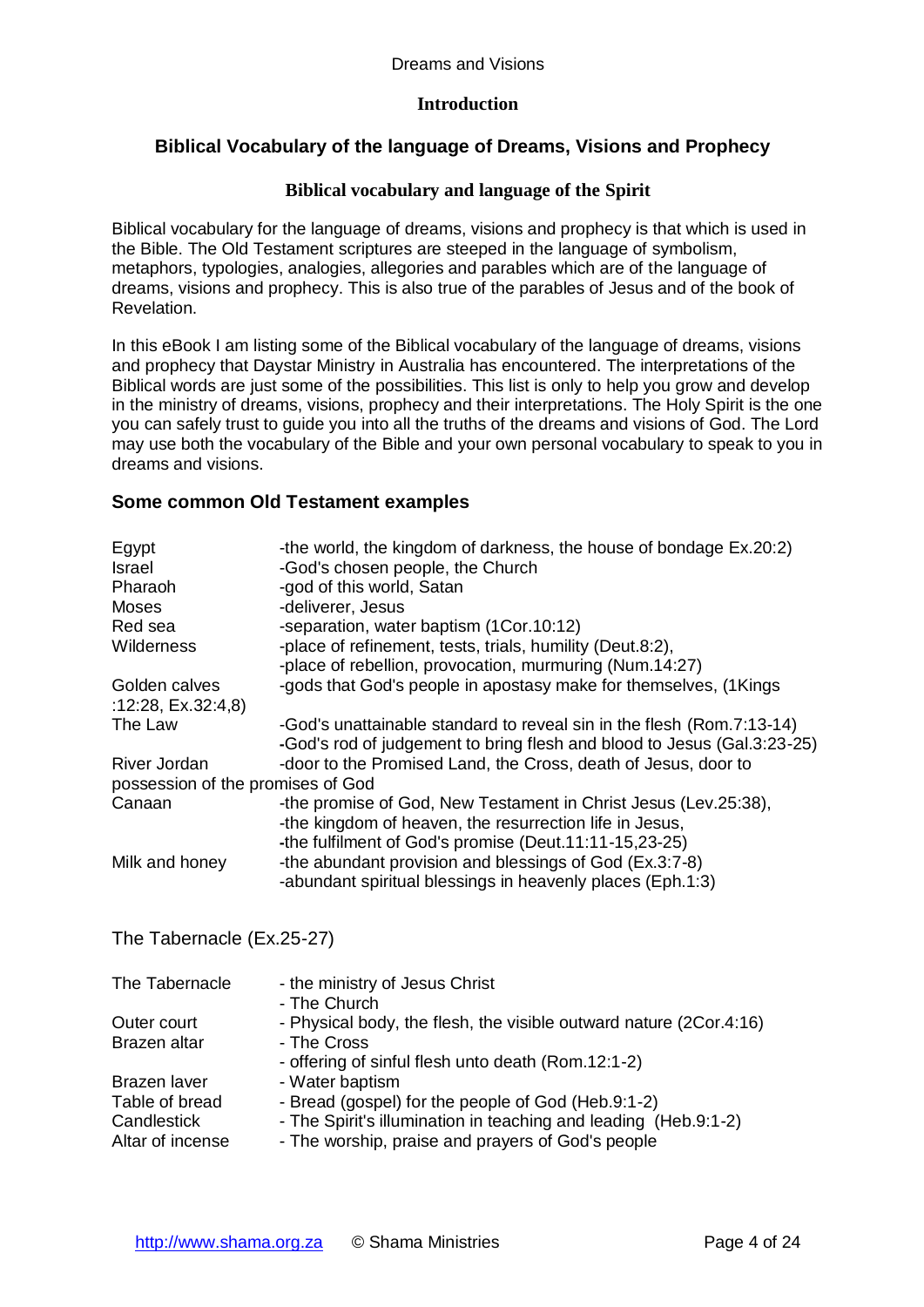| The second veil<br>The censer | - The barrier of sin imputed into the flesh of Jesus (Heb.9:3)<br>- Offering of the obedient life and blood of Jesus (Heb.9:4) |
|-------------------------------|--------------------------------------------------------------------------------------------------------------------------------|
| The ark                       | - Presence of God, Jesus in flesh and blood (Jn.1:14, Col.2:9)                                                                 |
| Pot of manna                  | - Old Testament word of promise hid and fulfilled in Jesus (Heb.9:4)                                                           |
|                               | - Deep spiritual realities of heaven to be revealed to the last generation                                                     |
|                               | Church                                                                                                                         |
|                               | - Jesus as the bread of life                                                                                                   |
| Aaron's rod                   | - Only the authority and power of God's chosen will prosper                                                                    |
|                               | - The Holy Spirit                                                                                                              |
| Tablets of the Law            | - The Law hid and fulfilled in Jesus                                                                                           |
| Cherubim                      | - Representing all power of heaven over Jesus (Mt.26:53)                                                                       |
| Mercy seat                    | - God's throne of grace and justice in Christ Jesus (Heb.9:5)                                                                  |

<span id="page-4-0"></span>Everything has meaning in the chosen things of God.

The above examples of biblical vocabulary should give us an idea of the way in which God uses visible things that are made to represent spiritual truths in the kingdom of God. A study of the Tabernacle will show that everything about it had a profound meaning. What it was made of, the different rooms, the furniture, the colours and even the size and measurements of the building and the rooms are all significant.

Being able to extrapolate from God's use of things that are made to speak to us in dreams and visions is vital to our walk in heavenly communion. The spiritually minded will hear and more will be given (Mt.13:12, 16-17).

"For whosoever hath, to him shall be given, and he shall have more abundance: but whosoever hath not, from him shall be taken away even that he hath" (Mt.13:12).

The carnal and naturally minded will regard the symbolic and metaphoric language of dreams, visions and prophecy as foolishness (Mt.13:13-15).

"But the natural man receiveth not the things of the Spirit of God: for they are foolishness unto him: neither can he know them, because they are spiritually discerned" (1Cor.2:14).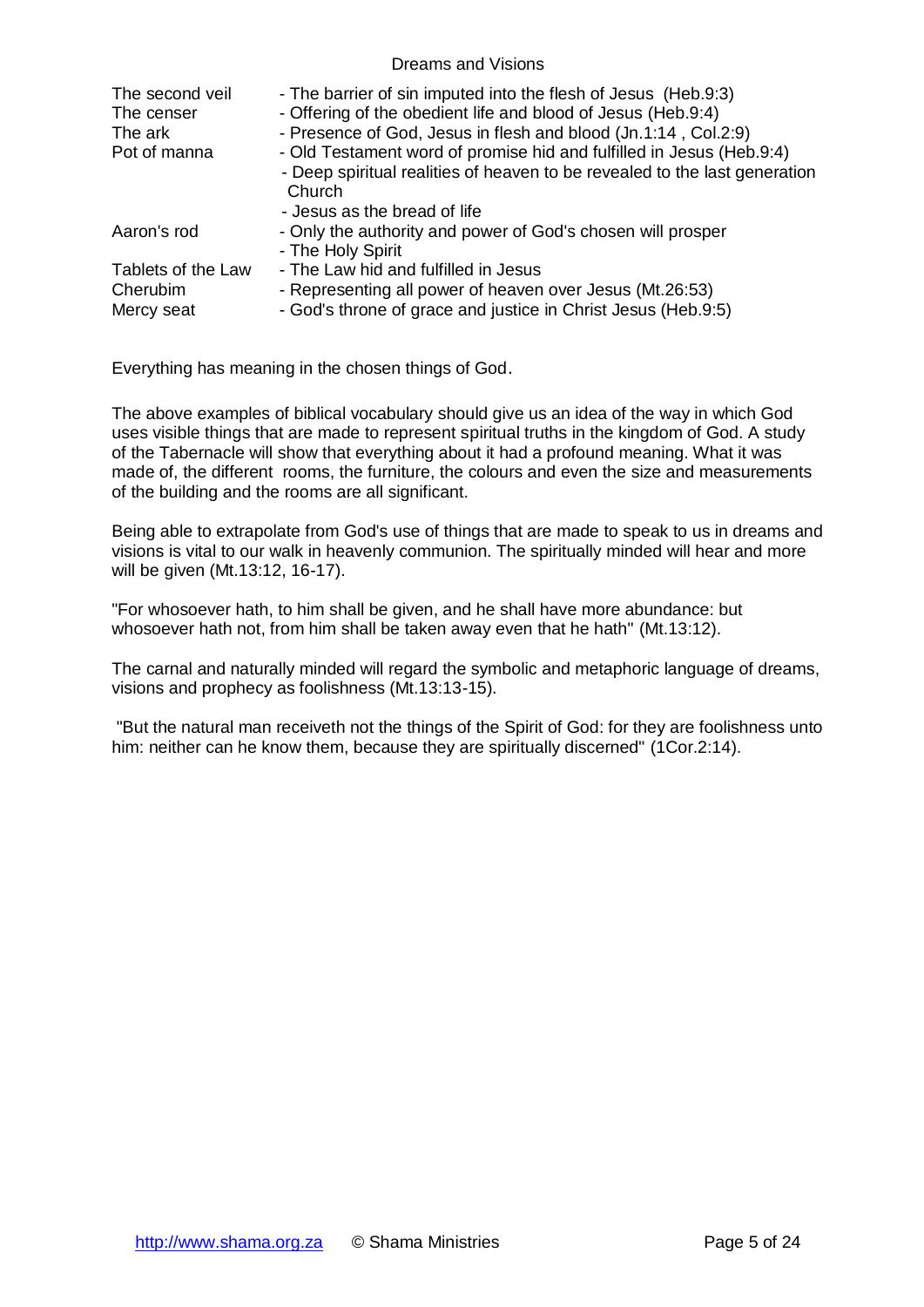# **Section 1**

# **The Godhead**

<span id="page-5-4"></span><span id="page-5-3"></span><span id="page-5-2"></span><span id="page-5-1"></span><span id="page-5-0"></span>

| <b>Jesus Christ</b>                                                                                                  | -Sun (Ps.84:11), the true Light (Jn.1:7-9)<br>-Shepherd (Ps.23:1), Bridegroom (Mt.9:15)<br>-Lion $(Rev.5:5)$<br>-Rock (1Cor.10:4), Cornerstone (Eph.2:20), Anchor, (Heb.6:19),<br>-Teacher (Jn.3:2),<br>-Helper (Ps.54:4)<br>-Tree of life (Gen.2:9), Bread of life (Jn.6:35), seed of David                                                                                                              |
|----------------------------------------------------------------------------------------------------------------------|-----------------------------------------------------------------------------------------------------------------------------------------------------------------------------------------------------------------------------------------------------------------------------------------------------------------------------------------------------------------------------------------------------------|
| The Holy Spirit                                                                                                      | Jn.7:42)<br>-River of living water (Jn.7:38)<br>-Fire (Mt.3:11), Wind (Acts 2:2), Oil (Heb.1:9), Rain (Joel2:23),<br>Wine (Mt.9:17)<br>-Comforter (Jn.14:26), Friend (Pr.18:24),<br>-Teacher (Jn.14:26)                                                                                                                                                                                                   |
| God the Father                                                                                                       | -Father of lights (James 1:17)                                                                                                                                                                                                                                                                                                                                                                            |
| <b>The Church</b>                                                                                                    |                                                                                                                                                                                                                                                                                                                                                                                                           |
| The Church<br>The believer                                                                                           | - Israel, Jerusalem, the Temple of God (Eph.2:19-22, 1Pet.2:9)<br>- sheep and lambs of God's pasture (Ps.100:3)<br>- harvest of fish (Mt.13:47) or fruit of the earth Jam.5:7,8<br>- stars of heaven (Gen.15:5), the moon (Gen.1:16)<br>- tree of righteousness planted of God (Isa.61:3)<br>- a living stone of God's Temple (1Pet.2:4-5)<br>- sheep, lamb (Jn.21:15-17)<br>- seed of Abraham (Gal.3:29) |
| <b>Building</b>                                                                                                      |                                                                                                                                                                                                                                                                                                                                                                                                           |
| House<br><b>Barn</b><br>Door<br>Gates of brass<br>Bars of iron<br>Wall<br>Threshing floor<br><b>Brick and mortar</b> | - nation, church, family (Ps.23:6)<br>- kingdom of God<br>- kingdom of God (Mt.13:30)<br>- entrance, the way, acceptance (Rev.3:20)<br>- imprisonment in judgement (Ps.107:16)<br>- imprisonment to a strong ruler (Ps.107:16)<br>- protection, comfort (Ez.13:14)<br>- sifting, separation (Jer.51:33)<br>- hard bondage (Ex.1:14)                                                                       |
| <b>Materials</b>                                                                                                     |                                                                                                                                                                                                                                                                                                                                                                                                           |
| Gold<br>Silver<br><b>Brass</b><br>Iron<br>Jewels<br>Trumpet<br>Crown of thorns<br>Mountain                           | - divinity, holiness, the riches of the glory of God (Rev3:18)<br>- purity, cleanliness, righteousness (Ex.26:19)<br>- hardness of heart, judgement (Ez.9:2)<br>- strength, power (Rev.2:27)<br>- God's refined people (Mal.3:17)<br>- divine proclamation, prophet (Joel 2:1)<br>- sufferings of Christ (Jn.19:5)<br>- government, power (Isa.52:7)<br>- highest position of a nation (Ez.17:23)         |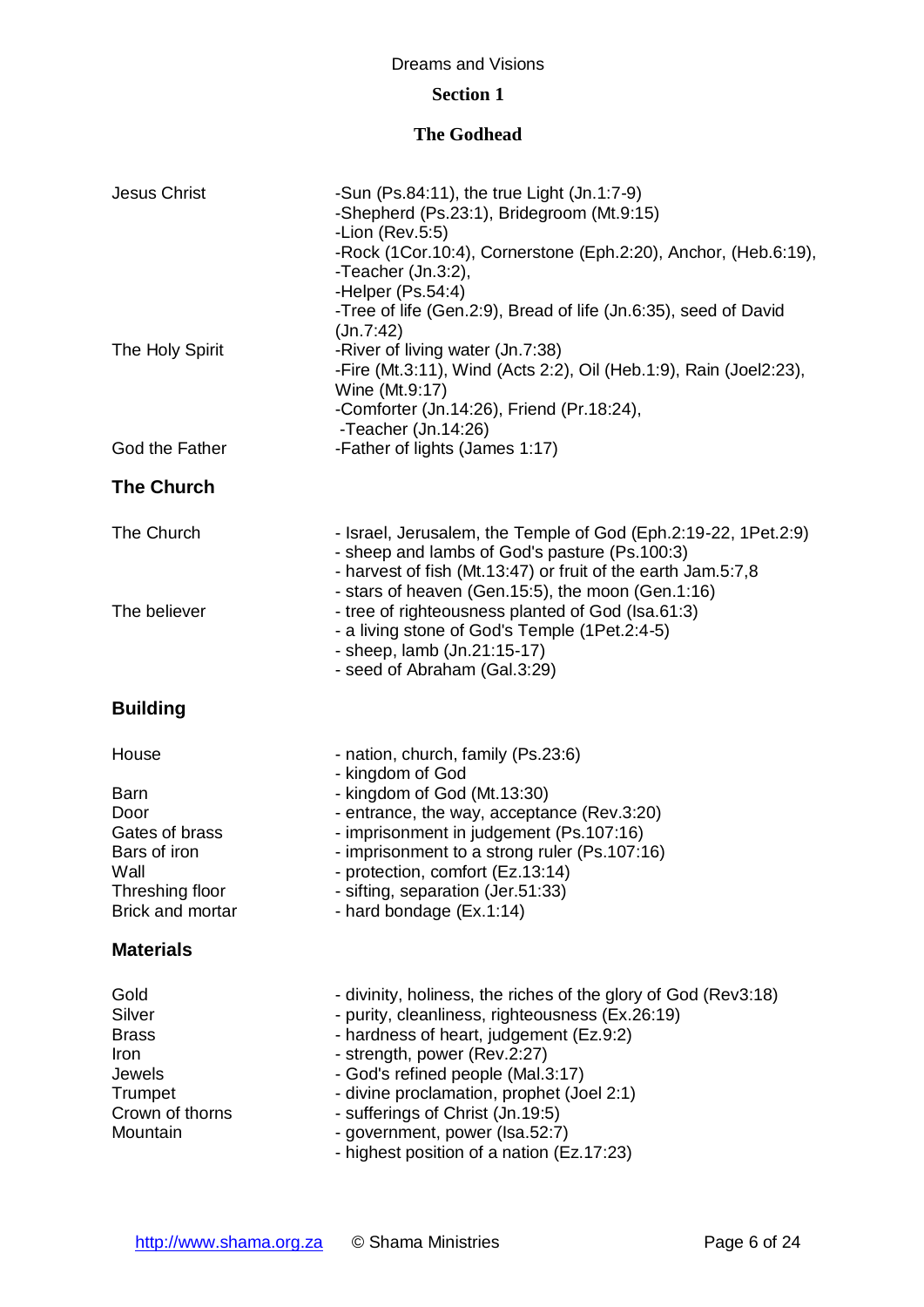<span id="page-6-1"></span><span id="page-6-0"></span>

| Destroying mountain<br>Burnt mountain<br>Valley<br>Dust<br>Ground, dust                                                                                                                                  | - great obstacle (Mark 11:23)<br>- conquering power (Jer.51:25)<br>- ruined power (Jer.51:25))<br>- place of fertility and fruitfulness<br>- place of decision (Joel 3:14)<br>- place of humility in need (Ps.119:25)<br>- dryness, deadness (Gen.3:14)<br>- symbols of the curse (Gen.3:17,19)<br>- state of being humbled (Isa.52:2-3)                                                                                                                                                                                                                   |
|----------------------------------------------------------------------------------------------------------------------------------------------------------------------------------------------------------|------------------------------------------------------------------------------------------------------------------------------------------------------------------------------------------------------------------------------------------------------------------------------------------------------------------------------------------------------------------------------------------------------------------------------------------------------------------------------------------------------------------------------------------------------------|
| <b>Vegetation</b>                                                                                                                                                                                        |                                                                                                                                                                                                                                                                                                                                                                                                                                                                                                                                                            |
| Garden<br>Green tree<br>Tree by a river<br>Leaf (green)<br>Dry tree<br>Hay and stubble<br>Wood<br>Grass<br>Grass growing up<br>Grass in the field<br>Inferior vine<br>Briers, thorns<br>Thistles, thorns | -God's people, church (Gen.2:8,1Cor.3:9)<br>-person in divine prosperous life(Ps.52:8)<br>-strong believer in fellowship with the Spirit of God(Ps.1:3)<br>-health, vitality, healing (Rev.22:2)<br>-state of lifelessness (Ez.17:24)<br>-of the flesh, of the world (1Cor.3:12)<br>-the flesh, the world, The Cross(Gen.22:6)<br>-the flesh nature(1Pet.1:24)<br>-arising of wickedness (Ps.90:5)<br>-God's provision for food (Deut.11:15)<br>-Inferior government (Ez.17:6)<br>-pride, arrogance, rebellion (Ez.2:6)<br>-symbols of the curse(Gen.3:18) |
| Food                                                                                                                                                                                                     |                                                                                                                                                                                                                                                                                                                                                                                                                                                                                                                                                            |
| Food<br>Meat<br><b>Bread</b>                                                                                                                                                                             | - Word of God (Acts 14:17)<br>- Word of God (Heb.5:12-14)<br>- Word of God (Jn.6:41)<br>- that which strengthens the heart (Ps.104:15)<br>- temptation (Pr.6:26)                                                                                                                                                                                                                                                                                                                                                                                           |
| Corn<br>Wheat<br>Seed                                                                                                                                                                                    | - Word of God (Joel 2:19)<br>- Word of God, harvest of God's people (Joel 2:23-24)<br>- kingdom of God (Mt.13:31)<br>- Word of God (Mt.13:19)<br>- will of God (Ps.126:6)                                                                                                                                                                                                                                                                                                                                                                                  |
| Good seed<br>Tares<br>Fruit<br>Salt<br>(Num.11:5)                                                                                                                                                        | - God's people (Mt.13:38)<br>- them that do iniquity (Mt.13:38)<br>- product (Gal.5:22)<br>- Godliness, the divine nature (Mt.5:13)<br>Cucumbers, melons, leeks, onions and garlic - teachings of the world not of heaven                                                                                                                                                                                                                                                                                                                                  |
| <b>Drink</b>                                                                                                                                                                                             |                                                                                                                                                                                                                                                                                                                                                                                                                                                                                                                                                            |
| Water                                                                                                                                                                                                    | -the Spirit of God(Jn.7:37-39)<br>$-death(Rom.6:3-4)$<br>$-trouble(Ps.69:1-2)$<br>-salvation(Jn.3:5)                                                                                                                                                                                                                                                                                                                                                                                                                                                       |
| Milk<br>Wine                                                                                                                                                                                             | -basic principles of the gospel (Heb.5:12)<br>-joyfulness, rejoicing (Ps.104:15)                                                                                                                                                                                                                                                                                                                                                                                                                                                                           |

-the new covenant of God (Mt.9:17)

<span id="page-6-2"></span>Wine **-joyfulness, rejoicing (Ps.104:15)**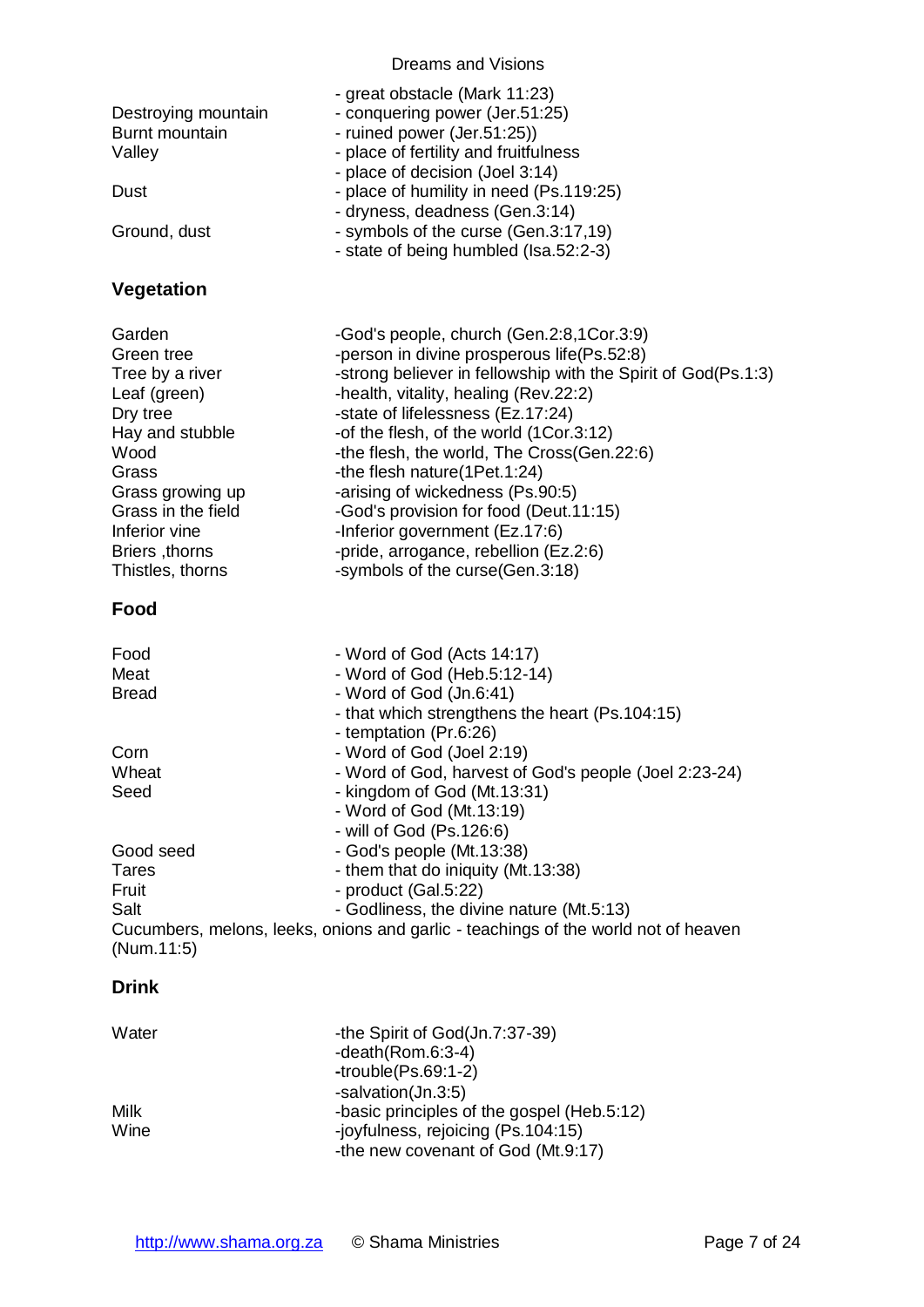<span id="page-7-0"></span>

| Wine bottle/skin<br>Winepress<br>Cup<br>Oil | -structure which expresses the new covenant<br>-punishment, judgement of God(Rev.14:19)<br>-container of blessing (1Cor.11:25)<br>-container of punishment, judgement (Ez.23:31)<br>-The Holy Spirit<br>-anointing of God(Ex.30:25-31)<br>-gladness $(Ps.104:15)$ |
|---------------------------------------------|-------------------------------------------------------------------------------------------------------------------------------------------------------------------------------------------------------------------------------------------------------------------|
| <b>Armament and equipment</b>               |                                                                                                                                                                                                                                                                   |
| Sword                                       | -Word of God(Eph.6:17)<br>-God's appointed army unto judgement(Jer.47:6-7)<br>-Words of confrontation(Ps.64:3)<br>-One who tells lies(Pr.25:18)                                                                                                                   |
| Great sword                                 | $-wars(Rev.6:4)$                                                                                                                                                                                                                                                  |
| Drawn sword<br>Arrow                        | -judgement of God being carried out (1Chr.21:16,26-27)<br>-the word of the Lord's deliverance (2Kings13:17)<br>-lies and deceit(Ps.120:2-4)<br>-Bitter words (Ps.64:3)                                                                                            |
| <b>Bow</b>                                  | -God's word unto affliction (Ez.5:16)<br>-the might of a nation (Jer.49:35)<br>-verbal attack(Ps.64:3)                                                                                                                                                            |
| Deceitful bow                               | -unfaithful nation that misses the mark(Ps.78:57)                                                                                                                                                                                                                 |
| Horn                                        | -power, strength(Jer.48:25)                                                                                                                                                                                                                                       |
| <b>Breastplate</b>                          | -covering of righteousness (Eph.6:14)                                                                                                                                                                                                                             |
| Belt/sash                                   | -Word of Truth(Eph.6:14)                                                                                                                                                                                                                                          |
| <b>Shoes</b>                                | -gospel of peace(Eph.6:15)                                                                                                                                                                                                                                        |
| Shield                                      | -equipping with faith (Eph.6:16)                                                                                                                                                                                                                                  |
|                                             | -God's protection(Ps.3:3)                                                                                                                                                                                                                                         |
|                                             | -Covering of God's favour (Ps.5:12)                                                                                                                                                                                                                               |
| Helmet                                      | -understanding of God's salvation(Eph.6:17)                                                                                                                                                                                                                       |
| Roman army                                  | -God's $army(Eph.6:11-17)$                                                                                                                                                                                                                                        |
| Reaper                                      | -angel( $Mt.13:39$ )                                                                                                                                                                                                                                              |
| Hammer                                      | -destroying power(Jer.50:23)                                                                                                                                                                                                                                      |
|                                             | -power in God' sword (Jer.23:29)                                                                                                                                                                                                                                  |
|                                             | -One who tells lies(Pr.25:18)                                                                                                                                                                                                                                     |
| Fire                                        | -power in God' sword (Jer.23:29)                                                                                                                                                                                                                                  |
|                                             | -destruction and judgement (Jer.49:27)                                                                                                                                                                                                                            |
| Furnace                                     | -trials, purging, refining (Rev.3:18)<br>-place for purifying (Ez.22:18)                                                                                                                                                                                          |
| Rod                                         | -striking force(Ps.110:2, Ez.7:11)                                                                                                                                                                                                                                |
|                                             | -tool for the release of God's power(Ex.7:8-10)                                                                                                                                                                                                                   |
|                                             | -God's authority (Rev.2:27)                                                                                                                                                                                                                                       |
| <b>Beautiful rod</b>                        | -Self sufficient, unchanged nation(Jer.48:17)                                                                                                                                                                                                                     |
| Chain                                       | -Captivity (Ez.7:23)                                                                                                                                                                                                                                              |
| <b>Staff</b>                                | -God's provision (Ez.4:16-17)                                                                                                                                                                                                                                     |
| Strong staff                                | -strong, unchanged, self sufficient nation(Jer.48:17)                                                                                                                                                                                                             |
| Ladder                                      | -ascension into heavenly places                                                                                                                                                                                                                                   |
|                                             | -communion between heaven and earth(Gen.28:12-13)                                                                                                                                                                                                                 |
| <b>Net</b>                                  | -place of captivity (Ps.66:11)                                                                                                                                                                                                                                    |
| Snare                                       | -temptation to capture (Pr.13:14)                                                                                                                                                                                                                                 |
| Poison                                      | -power of evil, demon power(Ps.58:4)                                                                                                                                                                                                                              |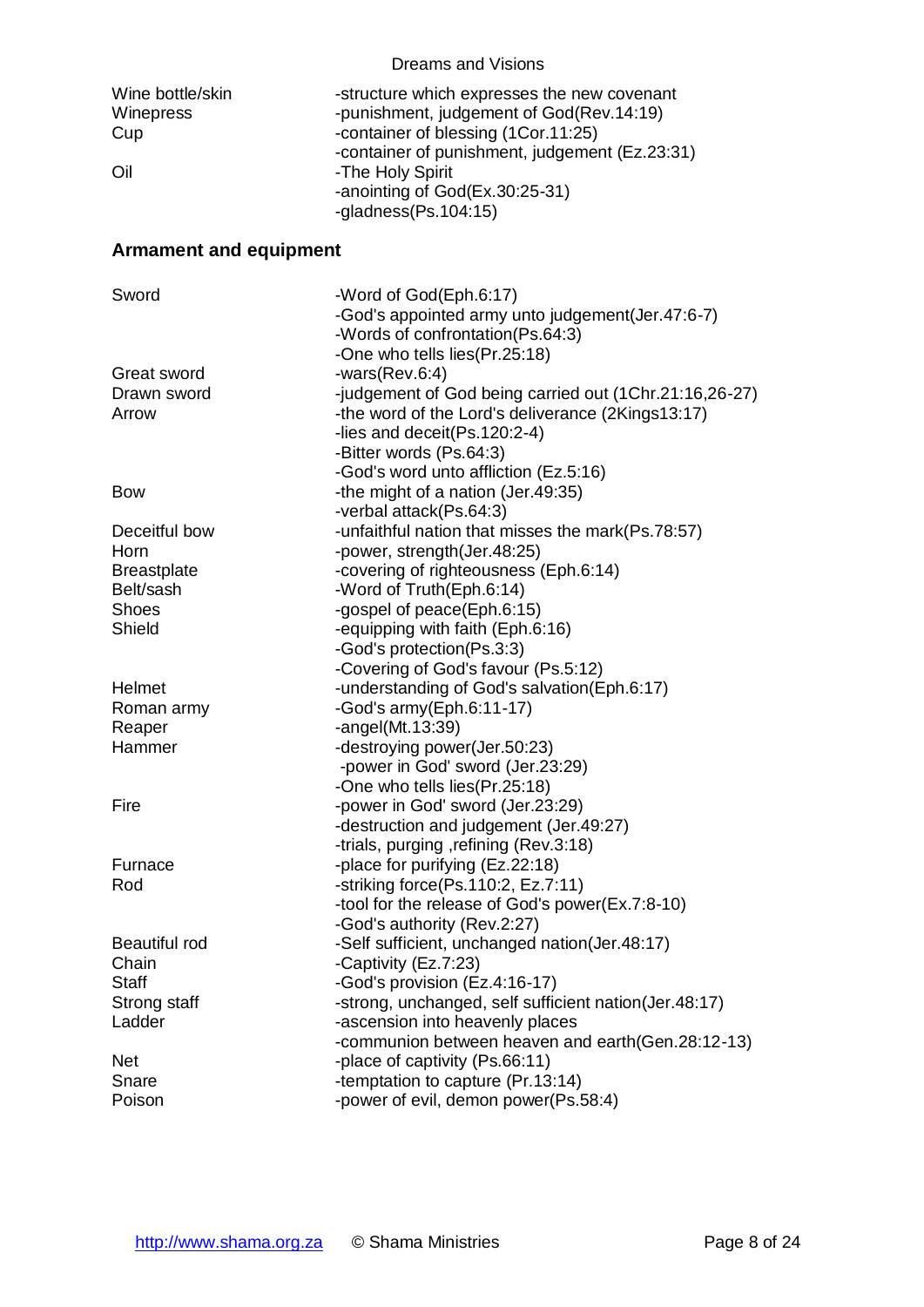## <span id="page-8-0"></span>**Weather**

<span id="page-8-2"></span><span id="page-8-1"></span>

| <b>Waters rising</b><br>Flood<br>Overflowing flood<br>Overflowing rain<br>Waves of the sea<br>Winds<br>Stormy wind | -coming invasion(Jer.47:2)<br>-judgement of God(Gen.6:17)<br>-Conquering destroying force(Jer.47:2-3)<br>-Conquering invasion (Ez.13:11)<br>-judgement and destruction (Ez.26:3)<br>-power to cause major changes in the earth (Dan.7:2)<br>-Destructive assault (Ez.13:11)<br>-persecution(Ps.83:15)<br>-Oppressive verbal attack(Ps.55:3,8)<br>-difficult times(Job 1:19) |
|--------------------------------------------------------------------------------------------------------------------|-----------------------------------------------------------------------------------------------------------------------------------------------------------------------------------------------------------------------------------------------------------------------------------------------------------------------------------------------------------------------------|
| Whirlwind<br>Hailstones<br>Cloud, thick cloud                                                                      | -judgement and destruction (Jer.23:19)<br>-destruction(Ez.13:11), judgement(Josh.10:11)<br>-presence of God(Ex.40:38, Ex.19:9)                                                                                                                                                                                                                                              |
| Dark clouds<br>Bright sunny day                                                                                    | -chariot of the Lord (Ps.104:3)<br>-darkness of judgement of the day of the Lord(Zeph.1:15)<br>-favour of God<br>-all is well                                                                                                                                                                                                                                               |
| <b>Animals</b>                                                                                                     |                                                                                                                                                                                                                                                                                                                                                                             |
| Lion                                                                                                               | - Jesus (Rev.5:5, Ez.1:10)<br>- sovereign king, conqueror (Jer.50:44)<br>- Over comer (Num.23:24)                                                                                                                                                                                                                                                                           |
| Eagle                                                                                                              | - devourer (1Pet.5:8)<br>- Jesus (Ez.1:10)<br>- powerful conqueror (Ez.17:3)                                                                                                                                                                                                                                                                                                |
| Eagle's wings<br>Dove                                                                                              | -power of God's deliverance and provision (Ex.19:4)<br>- Holy Spirit (Lk.3:22)                                                                                                                                                                                                                                                                                              |
| Ox                                                                                                                 | - gentleness, harmlessness (Mt.10:16)<br>- Jesus (Ez.1:10)<br>- provider (1Cor.9:9)                                                                                                                                                                                                                                                                                         |
| Horn<br>Lamb                                                                                                       | - strength (Num.23:22)<br>- Jesus (Jn.1:29)<br>- child of God (Jn.21:15)                                                                                                                                                                                                                                                                                                    |
| Sheep                                                                                                              | - people of God (Jn.21:16)<br>- obedient follower of the Lord (Jn.10:4)                                                                                                                                                                                                                                                                                                     |
| Scattered sheep<br>Serpent                                                                                         | - plundered dispersed people of God (Jer.50:17)<br>- the tempter, devil, Satan (Gen.3:1)<br>- demons (Lk.10:19)<br>- wisdom (Mt.10:16)                                                                                                                                                                                                                                      |
| Scorpions                                                                                                          | - evil spirits (Lk.10:19)                                                                                                                                                                                                                                                                                                                                                   |
| Fox<br>Dogs                                                                                                        | - cunning, deceiving, lying nature (Ez.13:4)<br>- enemy workers of iniquity (Ps.59:6)<br>- enemies of the gospel (Phil.3:2)<br>- homosexual (Deut. 23:17-18)                                                                                                                                                                                                                |
| Dragons/jackals' dwelling                                                                                          | - desolate place (Jer.49:33)                                                                                                                                                                                                                                                                                                                                                |
| Human body                                                                                                         |                                                                                                                                                                                                                                                                                                                                                                             |
| Body of Christ<br>Head                                                                                             | - The Church (Eph.1:22-23)<br>- Jesus (Eph.1:22)<br>- leader, first (Eph.4:15)                                                                                                                                                                                                                                                                                              |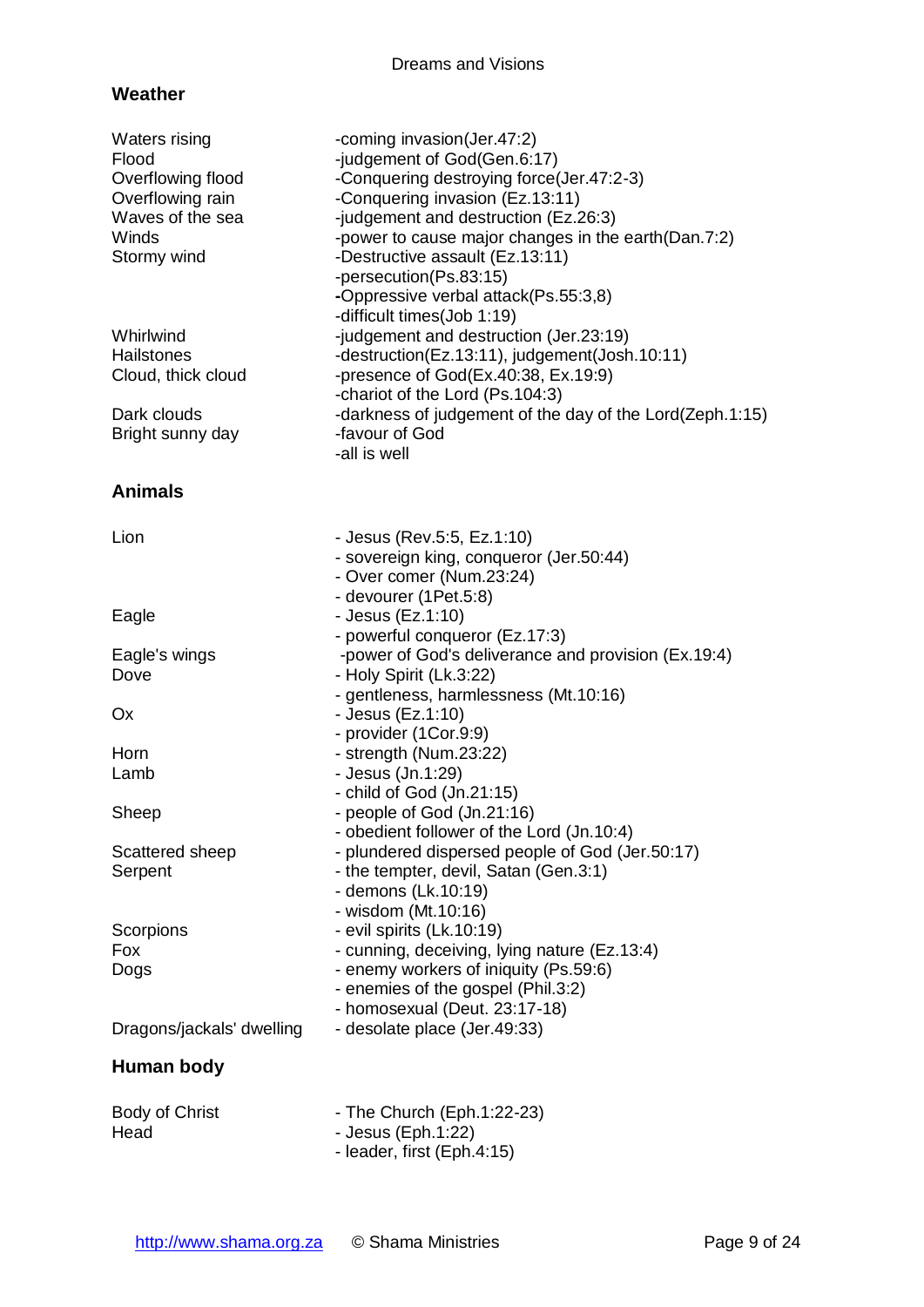<span id="page-9-0"></span>

| Face<br>Arm<br>Hand<br>Right hand<br>Mouth<br>Eye<br>Many eyes<br>Hair<br>Legs<br>Outstretched arm<br>Strong hand                                                                                 | - attention, favour (Ez.7:22)<br>- disfavour, judgement (Ez.25:2)<br>- power, strength (Jer.48:25)<br>- strength, power (Ps.144:7)<br>- fellowship, friends (Ps.144:11)<br>- champion, supporter (Ps.109:31)<br>- words, speak (Jude 16)<br>- attention (Ez.7:4)<br>- omniscience, vision (Ez.10:12)<br>- corrupt flesh (Ez.5:1)<br>- strength (Ps.147:10)<br>- help, deliverance, salvation (Ps.136:12)<br>- demonstration of power (Ps.136:12)                                                                                                                                                                                                                     |
|---------------------------------------------------------------------------------------------------------------------------------------------------------------------------------------------------|----------------------------------------------------------------------------------------------------------------------------------------------------------------------------------------------------------------------------------------------------------------------------------------------------------------------------------------------------------------------------------------------------------------------------------------------------------------------------------------------------------------------------------------------------------------------------------------------------------------------------------------------------------------------|
| <b>Colour vocabulary</b>                                                                                                                                                                          |                                                                                                                                                                                                                                                                                                                                                                                                                                                                                                                                                                                                                                                                      |
| <b>Blue</b><br>Purple<br>Red<br>Red horse<br>Gold<br>White<br>White horse<br>White horses<br><b>Black</b><br><b>Black horse</b><br>Ashy pale, gray<br>Pale horse<br>Gray hair<br>Yellow<br>Orange | - The Holy Spirit (Ex.35:23)<br>- royalty (Jud.8:26)<br>- forgiveness, cleansing (Heb.9:22)<br>- justification (1Cor.11:25)<br>- warfare; no peace (Rev.6:4)<br>- holiness (Rev.3:18)<br>- The Holy Spirit (Num.8:4)<br>- purity, righteousness (Rev.3:18)<br>- champion of righteousness (Rev.19:11)<br>- army of righteousness (Rev.19:14)<br>- opposite to white; sin, demons<br>- judgement (Rev.6:12)<br>- scarcity of food provision (Rev.6:5-6)<br>- colour of death<br>- the emptiness of death and hell (Rev.6:8)<br>- maturity (Pr.20:29)<br>- infirmity; sin (Lev.13:30)<br>- new age and Eastern mysticism<br>- of worldly psychology and worldly spirit |
| Numbor vocabulary                                                                                                                                                                                 |                                                                                                                                                                                                                                                                                                                                                                                                                                                                                                                                                                                                                                                                      |

# <span id="page-9-1"></span>**Number vocabulary**

| 1              | -unity $(Jn.17:21)$                                                                                              |
|----------------|------------------------------------------------------------------------------------------------------------------|
|                | -beginning                                                                                                       |
| 2              | $-witness(1Tim.5:19)$                                                                                            |
|                | -division or separation (Heb.4:12)                                                                               |
| 3              | -Godhead; divine perfection (Mt.28:19)                                                                           |
|                | $-$ secure $(Exc.4:12)$                                                                                          |
|                | $-witness(1Tim.5:19)$                                                                                            |
| $\overline{4}$ | -world, creative work (Ez.37:9)                                                                                  |
| 5              | -grace, free gift of God (Lk.9:16)                                                                               |
|                | -five fold headship ministries(Eph.4:11)                                                                         |
|                | -completeness of the ministry of the gospel(Mt.14:17-21)                                                         |
| 6              | -number of man(Rev.13:18)                                                                                        |
|                | -will of man; flesh nature(Num.11:20-21)                                                                         |
|                | -works of man $(Ex.20:9-10)$                                                                                     |
|                | -completeness, consummation, end (Lev.8:33, Rev.1:12)<br>-ultimate victory, possession (Rev.11:15, 1 Kings18:43) |
|                |                                                                                                                  |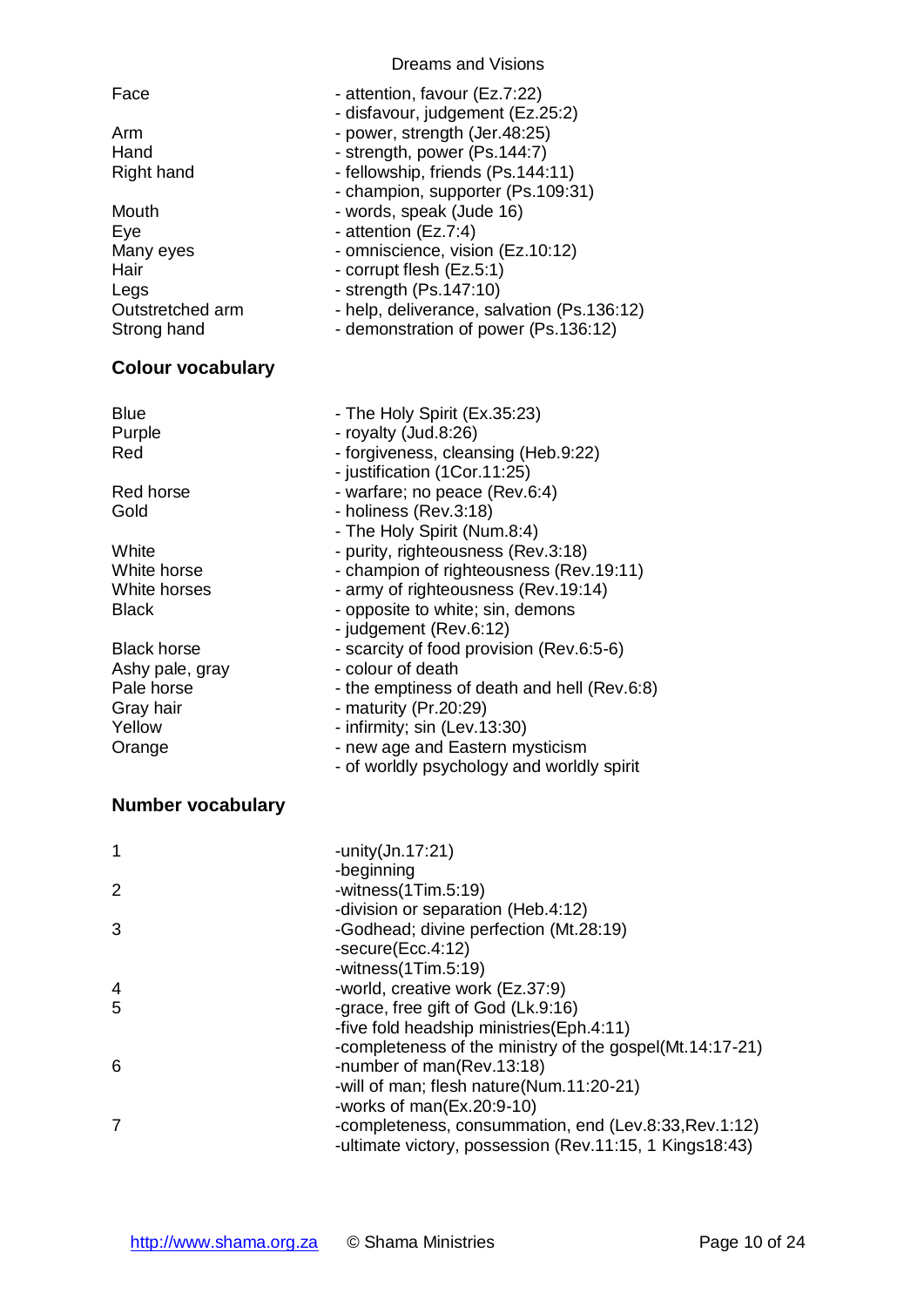| <b>Dreams and Visions</b>                                                                                                     |
|-------------------------------------------------------------------------------------------------------------------------------|
| -number of salvation (1Pet. 3:20)<br>-circumcision of the flesh; liberty in spirit(Gen.17:12)<br>-separation to God(Ex.22:30) |
| -finality (Mk. $15:33-34$ )                                                                                                   |
| -the Law covenant(Deut.4:13)                                                                                                  |
| -requirement of total obedience to God(Ex.20:1-17)<br>-government(Gen.49:28)<br>-discipleship(Mt.10:1-6)                      |
| -The Church people of God (1Kings18:31)                                                                                       |
| -launching out of ministry (Lk.3:23)                                                                                          |
| -probation(Deut.8:2)<br>-period of judgement (Gen.7:4)                                                                        |
| -separation in preparation for ministry (Lk.4:1-2,14)                                                                         |
| -Pentecost(Lev.23:16)<br>-Jubilee, liberty(Lev.25:10-11)                                                                      |
| -Transference of God's Spirit(Num.11:16-29)                                                                                   |
| -power, activity of The Holy Spirit (Acts1:15)                                                                                |
| -separation of Spirit and flesh (Gen.6:3, Ecc.12:7)                                                                           |
| -end of judgement by water (Gen.8:3)                                                                                          |
| -God's chosen army by reduction (Jud.7:6-7)                                                                                   |
| -God's army taught and led of God (Deut.33:2-3, Jude14)                                                                       |
| -Army of the Lord(Rev.7:5-8)                                                                                                  |
| -typology quota for saved humanity (Rev.7:4)                                                                                  |
| -unit of time                                                                                                                 |
|                                                                                                                               |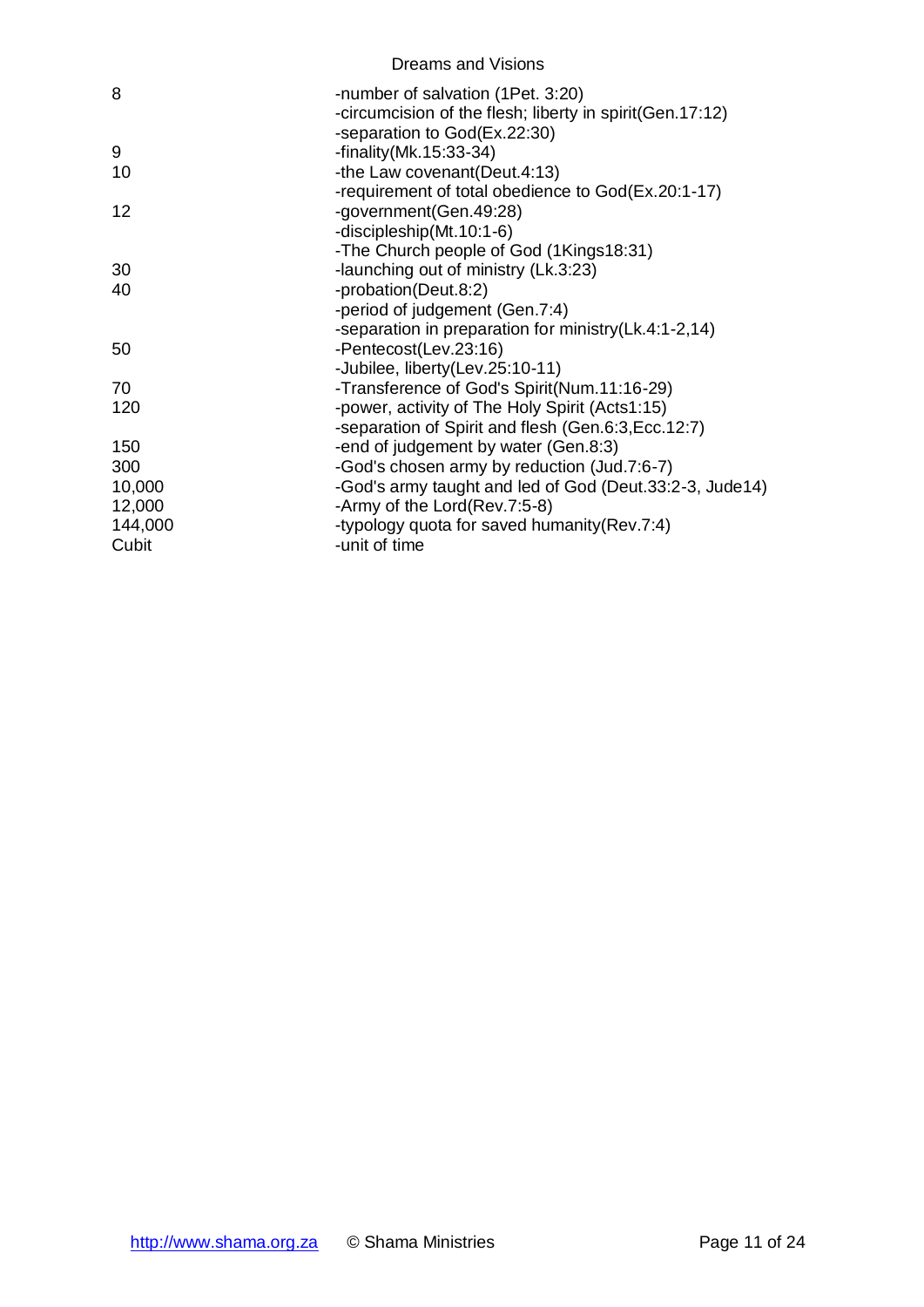#### **Section 2**

#### Personal vocabulary and language of the Spirit

<span id="page-11-1"></span><span id="page-11-0"></span>In His parables, Jesus used the life, environment, sociology and culture of the people of the time to speak of the spiritual things of heaven. This was also true of all the prophets of the Bible, both in the Old Testament and also in the New Testament. In the same way, God would use our own lives, environment, sociology and culture to speak to us in dreams and visions. Because the Lord would use the uniqueness of our life, environment and culture when He speaks to us in dreams and visions, we may call this our personal language of the Spirit. As we grow and develop in the communion of God in dreams and visions, we will also grow in our familiarity with the personal language of the Spirit that God would use to speak to us.

A mode of transport in the time of Moses and in the time of Jesus was the donkey. In our present culture God may not use a donkey but a car or even an airplane when He is referring to a mode of transport. The donkey belongs to the era of Biblical vocabulary whereas the car and plane belong to the period of twentieth century vocabulary. Instead of using the sword, spear, bow and arrow to represent things of warfare to us in the twentieth century, the Lord could alternatively use guns, bombs and missiles.

The school that you went to as a child may often come up in your dreams to represent the church or denomination that you first attended. The school may also represent the church you are now attending. The connecting thread for spiritual perception here is the fact that the school was our home of learning and our home church is our home of spiritual learning. A hospital could represent a church that is involved in healing and in caring for people. A warship could represent a church that wars against others in things like criticism. Your Dad or your pastor in a dream could represent your heavenly Father. A natural sister in a dream could represent a spiritual sister from your local church.

A vehicle which can take you from place to place could come up in your dreams to represent your ministry which could also take you from place to place. A bicycle could speak of a small ministry whereas a bus would speak of a large ministry. A four wheel drive vehicle would speak of a groundbreaking and powerful ministry, whereas a train could speak of a great movement of the Spirit of God in the churches.

Buildings are often used to represent churches and our homes may represent our local church. We remember from the Tabernacle and Temple of God that every aspect of the house had a purpose and a meaning. The basic rooms and parts of a building also have purpose and meaning in dreams. The kitchen is the place for cooking meals and so it could represent the place of preparation for teaching and preaching. The dining room, which is the place of feeding, could stand for the actual ministry of teaching or preaching. The bedroom with the bed is the place of rest and it could represent the place and ministry of dreams and visions. The roof, the glass window and the veranda could speak of revelation. The Lord may use both the vocabulary of the Bible and your own personal vocabulary to speak to you in dreams and visions.

The following list of examples of personal vocabulary should help you in understanding the Language of the Spirit. The list should also help you to begin to interpret your own dreams and visions from God. Keep in mind that it is The Spirit of God who will guide you into all the truths of dreams, visions and prophecy. This book will help to lead you into the direct discipleship of The Holy Ghost.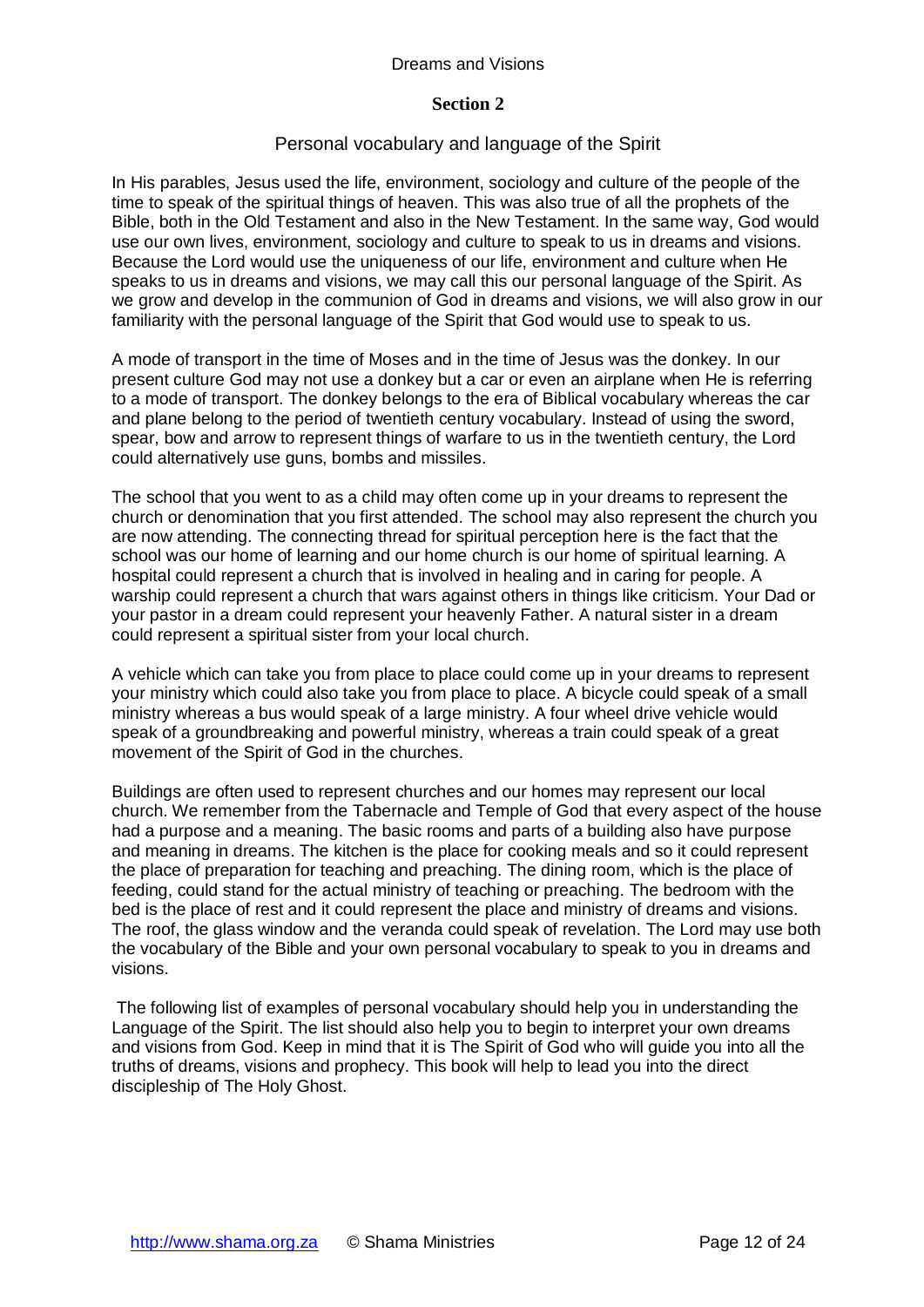<span id="page-12-1"></span><span id="page-12-0"></span>

| <b>Heavenly beings</b>       |                                                                                                                                                                                                                                            |
|------------------------------|--------------------------------------------------------------------------------------------------------------------------------------------------------------------------------------------------------------------------------------------|
| God the Father               | - your senior pastor<br>- your natural father<br>- your employer<br>- the head of a nation<br>- a superpower leader                                                                                                                        |
| God the Son                  | - a green tree<br>- a silver anchor<br>- a prominent man<br>- a being of light<br>- a son<br>- an employer's son                                                                                                                           |
| The Holy Spirit              | - owner of a business<br>- a guardian<br>- a teacher<br>- senior pastor, elder<br>- an overseer, manager<br>- a friend and companion<br>- a guide<br>- a dove, an eagle<br>- a river, pool of water<br>- shower of rain<br>- fire<br>- oil |
| Angel                        | - a majestic man in white robe<br>- a being of light<br>- a person with divine knowledge and wisdom                                                                                                                                        |
| Angels                       | - representation of faith, hope, love, pastor, prophet etc.                                                                                                                                                                                |
| <b>Human beings</b>          |                                                                                                                                                                                                                                            |
| Father                       | - in the place of God the Father<br>- The Holy Spirit<br>- authority                                                                                                                                                                       |
| Mother<br><b>Brother</b>     | - The Holy Spirit<br>- a spiritual brother in the local church<br>- a pastor of a church                                                                                                                                                   |
| <b>Sister</b>                | - a spiritual sister in the home church<br>- a companion church close by                                                                                                                                                                   |
| Person from church           | - home church ministry<br>- someone else from the home church                                                                                                                                                                              |
| Self                         | - home church ministry                                                                                                                                                                                                                     |
| Pastor and spouse<br>Old man | - someone else in the home church<br>- a couple in the home church<br>- the flesh nature in Adam<br>- maturity and wisdom<br>- The Holy Spirit                                                                                             |
| Child                        | - the new creation in Christ<br>- a new move of God<br>- young Christian<br>- immaturity                                                                                                                                                   |
| Baby                         | - new Christian                                                                                                                                                                                                                            |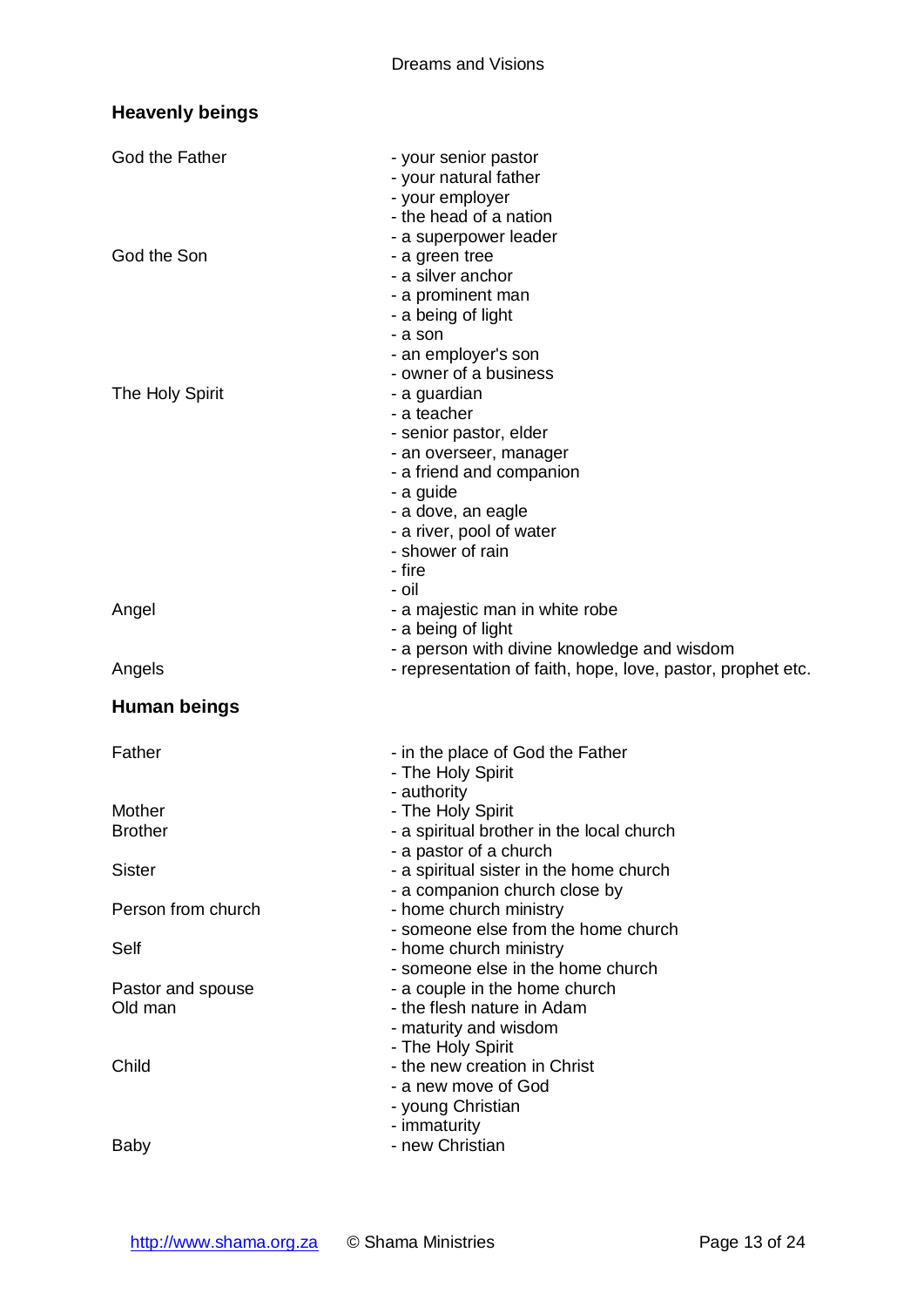|                                | - a new move of God birthed into The Church<br>- spiritual immaturity    |
|--------------------------------|--------------------------------------------------------------------------|
| Present friend                 | - The Holy Spirit<br>- someone in the home church                        |
| Past friend                    | - someone in the home church<br>- the old flesh nature<br>- the old life |
| Policeman                      | - representation of God's authority                                      |
| Tax man                        | - the devourer                                                           |
| Rape                           | - wide open access for demonic assault                                   |
| Soldiers in Roman army uniform | - Army of the Lord                                                       |

# <span id="page-13-0"></span>**Buildings**

| Tower of stones                                             | - The Church                                                |
|-------------------------------------------------------------|-------------------------------------------------------------|
| Different architecture - different denominations and groups |                                                             |
| Tall high rise                                              | - prophetic church of great revelation                      |
| Roof of high rise                                           | - at the top level of revelation                            |
| Childhood home                                              | - first church attended                                     |
|                                                             | - present home church                                       |
| Home                                                        | - home church                                               |
| Work place                                                  | - home church                                               |
| Work shed                                                   | - place of development and growth as in a discipleship      |
|                                                             | -group or seminar                                           |
| Factory                                                     | - place of spiritual productivity                           |
| <b>Black factory</b>                                        | - place of production of things of darkness                 |
| New house                                                   | - new church                                                |
| Clean, bright house                                         | - spiritually healthy church or home                        |
| Dirty, neglected house                                      | - church or home in need of spiritual attention             |
| Old dilapidated house                                       | - church or home in spiritual poverty                       |
| Multiple levels building                                    | - church with levels of progression towards a goal          |
| Two storey house                                            | - picture of the flesh and the spirit in a church or person |
| Ground level                                                | - of the flesh                                              |
| Upper level                                                 | - of the spirit                                             |
|                                                             |                                                             |

# <span id="page-13-1"></span>**Buildings for public activities**

| Hospital                | - church with ministry of love, healing and caring<br>- wounded church in need of healing |
|-------------------------|-------------------------------------------------------------------------------------------|
| Recreational complex    | - place of gathering, fellowship for Christians and<br>churches                           |
| School, college complex | - church as a place of teaching and discipleship                                          |
| New education complex   | - a new move or work of the Spirit of God                                                 |
| Library                 | - place of knowledge and research in ministry                                             |
| Classroom               | - small group ministry within the church                                                  |
| Workshop                | - place of training and equipping                                                         |
| Hotel, motel            | - staying temporarily at this church                                                      |

# <span id="page-13-2"></span>**Shops**

| Shopping center complex | -The Church embodying many churches (shops) |
|-------------------------|---------------------------------------------|
|                         |                                             |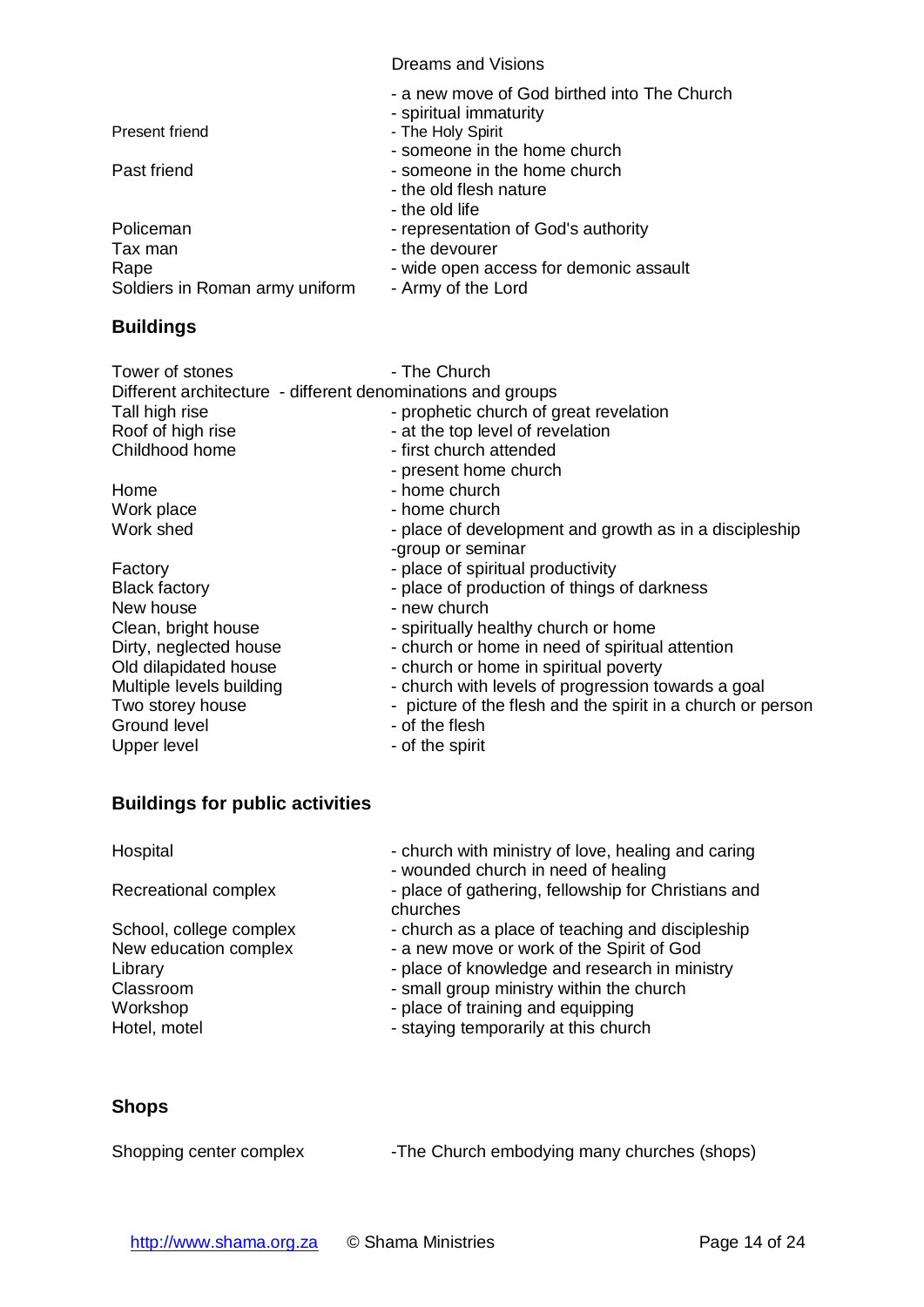ministry

## <span id="page-14-0"></span>**House Structure**

Fence, wall Fence and Fence and Tensor and Tensor and Tensor and Tensor and Tensor and Tensor and Tensor and Te

## <span id="page-14-1"></span>**Furniture**

Washing machine **- Cleansing ministry** Stained linen - sexual sins

## <span id="page-14-2"></span>**Real estate**

A city **A city A city A city A city A city A city A city A city A city A city A** control **A** control **A** control **A** control **A** control **A** control **A** control **A** control **A** control **A** control **A** c Renovation **Renovation** - changes and renewal in the church Real estate business owner - Jesus Christ

-a denomination or large church organization Shop **Shop**  $\sim$  -place to acquire clothing and equipping for ministry Music instrument shop -place to acquire your particular gifting for ministry Electronic shop  $\qquad \qquad$  -place to acquire gifting for hearing and seeing from heaven Good restaurant -church with good teaching ministry Fast food place  $\qquad \qquad \qquad -p$ opular, not nourishing, superficial and repetitive

Rock foundation **Rock foundation** -Church founded on the Rock, Jesus Christ Sandy foundation - Church founded on religious, superficial, fleshly teaching Roof **-Heavenly revelation** Window, verandah -Insight and revelation Front porch Front porch  $-$ To do with outreach and evangelism of the church Kitchen **- Example 2** - Preparation for teaching and preaching and preaching and preaching and preaching and preaching and preaching and preaching and preaching and preaching and preaching and preaching and preaching and Dining room **Example 20** -Concerning teaching and preaching to the people Lounge room **-Relative to fellowship** Bed room **-To do with resting in God** -Relative to the ministry of dreams and visions Wash room, shower -To do with the ministry of cleansing Garage **-Ministry potential for outreach** 

- Dining table **Dining table** place of feeding from the word of God
- Wardrobe  **our equipping in spiritual garments**
- Mirror **Mirror** means for self examination
	-
	-
- Silver eating utensils **Silver eating utensils** giftings for ministry
- Bed  **relative to resting in God** 
	- to do with dreams and visions of sleep
- Antique furniture  $\qquad \qquad -$  blessed with quality and richness of God's equipping
- Junk Junk  $\sim$  obstacles to the work of the ministry
- All in order  $\sim$  things going smoothly
- Chaos **Chaos** disruption in the ministry
- Circle **Circle** will revert to the original
	-
- New housing estate assembly new work, move of God in The Church or local
- New construction  $\qquad \qquad -$  new work of the Spirit in the church
	-
- New land for purchase  $\frac{1}{10}$  to do with a new area of ministry or a new beginning
- Moving to a new suburb  $\qquad \qquad$  be involved in a church work in this suburb
	-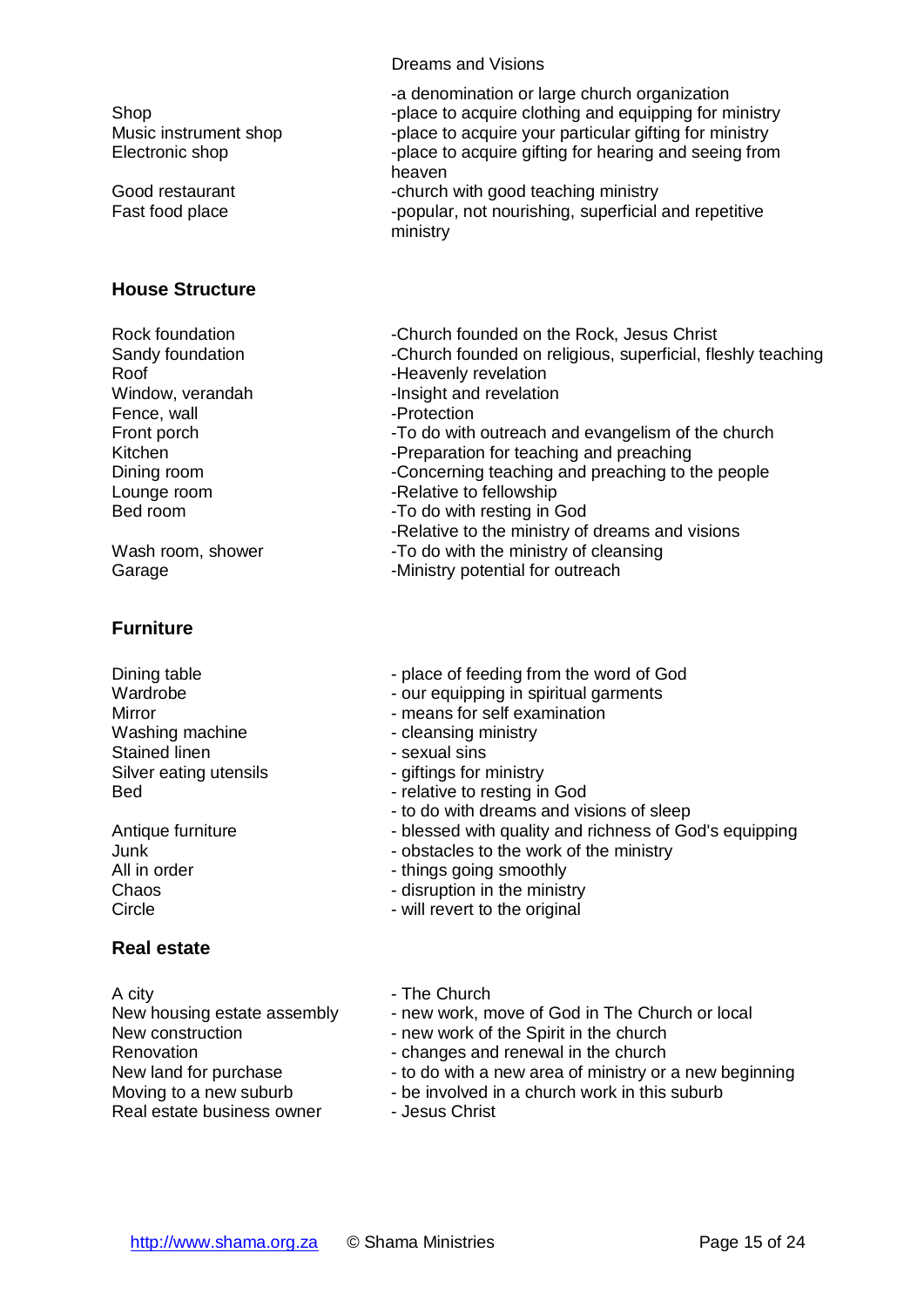# <span id="page-15-0"></span>**Communication**

<span id="page-15-1"></span>Radio **-To do with hearing God** Television **Television** -Relative to seeing dreams and visions of God Computer  $\blacksquare$  -To do with publications; ministry through the Internet New telephone exchange -Equipping with new, better means of heavenly communion Telephone box **-Available means of communion with God** Headphone **-** There is the series of communion with God -Personal means of communion with God Hearing aid **Hearing aid** -God's equipping with ears that can hear Him Electricity **-The power of God** Motor **Motor** -The power of God -Prayer ministry Flag Flag Flag -Signal for an happening or an identification Flag of mourning example and the Signals death **Travel** Vehicle **-Church or personal ministry** New car **New church** or personal ministry Old car -Old church or personal ministry Opened roof car - -Revelation ministry Car crashing with another -Confrontation of ministries A vehicle crashing The Section of A ministry coming to grief Bicycle **-Young or immature ministry** Bus **Bus** -Sizable ministry Four wheel drive  $\sim$  -Ground breaking powerful ministry Train Train  $-$ A great movement of God or a great work of the Holy **Spirit** Boat **-Local church ministry** Sailing boat **Sailing boat** -Ministry in total reliance on the wind of the Spirit Rowing boat **-Ministry doing the works of men** Well preserved boat -A truth or principle of God being restored to the churches Jetty, wharf **Internal Community** -Launching place for ministry -Place of equipping -Place of being tied to the things of the world Hospital ship **-Ministry given to healing, caring and restoration** Warship **-Ministry given to warfare in hate, criticism and** subversion Slave ship **Slave ship** -Ministry given to holding people in bondage to religious fleshliness Holiday cruise ship - Ministry given to enticement through entertainment and worldly abandonment Submarine **-One's hidden or secret agenda** -Being under situations and circumstances Bridge **-The means for crossing over which is The Cross** Airplane **-A** ministry that functions in heavenly or spiritual places -Ministry trip Rocket **-Ministry going at speed and great power in the Spirit** Fighter plane  $\blacksquare$  -Ministry equipped for warfare in heavenly places Parachute **-Equipping to overcome trials and tribulations of the** world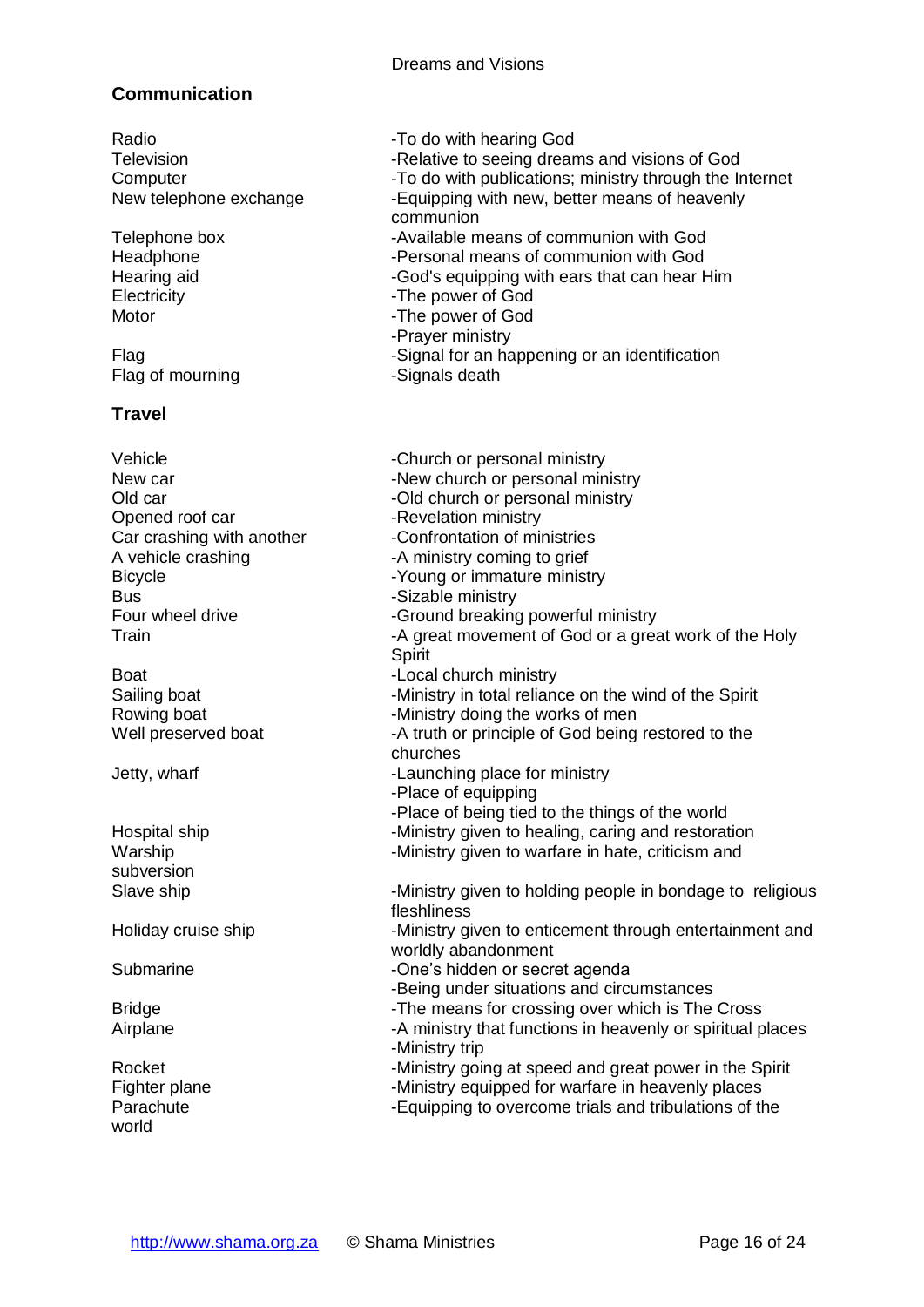# <span id="page-16-0"></span>**Road**

| Road, path<br>Straight smooth road<br>Rough, gravel, pot holes<br>Narrow, blocked, restricted<br>Fallen trees, broken power lines across the road-Do not go on this road<br>River across the road<br>Dry path across the river<br>Vegetation                                                                                                               | -Way or direction<br>-Easy path immediately ahead<br>-Difficult and trying times in the present road<br>-Obstruction or opposition in the present path<br>-Don't agree to proposition<br>-Your present direction is blocked<br>-God's command to go forth                                                                                                                                                                                                                                                                                                                                                                                                                                                                   |
|------------------------------------------------------------------------------------------------------------------------------------------------------------------------------------------------------------------------------------------------------------------------------------------------------------------------------------------------------------|-----------------------------------------------------------------------------------------------------------------------------------------------------------------------------------------------------------------------------------------------------------------------------------------------------------------------------------------------------------------------------------------------------------------------------------------------------------------------------------------------------------------------------------------------------------------------------------------------------------------------------------------------------------------------------------------------------------------------------|
| <b>Tree</b>                                                                                                                                                                                                                                                                                                                                                | -saint or minister                                                                                                                                                                                                                                                                                                                                                                                                                                                                                                                                                                                                                                                                                                          |
| Majestic green tree                                                                                                                                                                                                                                                                                                                                        | -local church<br>-the local church or the believer who is strong and<br>healthy in the Holy Ghost                                                                                                                                                                                                                                                                                                                                                                                                                                                                                                                                                                                                                           |
| Root                                                                                                                                                                                                                                                                                                                                                       | -the Body of Christ<br>-the source<br>-the foundation                                                                                                                                                                                                                                                                                                                                                                                                                                                                                                                                                                                                                                                                       |
| Leaves                                                                                                                                                                                                                                                                                                                                                     | -healing<br>-religious profession                                                                                                                                                                                                                                                                                                                                                                                                                                                                                                                                                                                                                                                                                           |
| Trunk<br>Dead tree and branches<br>Made of wood<br>Clump of trees<br>Jungle<br>Tree with forbidden fruit<br>Flowers in bloom<br><b>Ripe fruit</b><br>Fruit of brass<br>Smooth skinned orange fruit<br>Wrinkled skinned lemon fruit<br>Long grass<br>Mowed grass<br>Over grown grass or weed<br>Debris<br>Broken rusty fence<br>Old fenced overgrown garden | -state of the heart<br>-local church or believer who is dead to the Spirit of God<br>-of humanity or of the flesh<br>-local church or a Christian gathering<br>-overwhelming confusion<br>-do not accept this offer<br>-portrayal of the glory of the Lord<br>-people bringing praises to God in joy and peace<br>-person or people who are mature in the things of the<br>Spirit of God<br>-people for judgement<br>-person or people who have the favour of God<br>-person or people in disfavour with God<br>-predominating flesh nature<br>-flesh nature not predominant<br>-overtaken by the flesh and worldliness<br>-reject<br>-overtaken by poverty in the things of the Spirit of God<br>-religious traditionalism |
| <b>Land and soil</b>                                                                                                                                                                                                                                                                                                                                       |                                                                                                                                                                                                                                                                                                                                                                                                                                                                                                                                                                                                                                                                                                                             |
| Good soil<br>Compost<br>Clay soil<br>Infertile overused soil<br>Neglected, unwanted land<br>New garden bed<br>New cleared land                                                                                                                                                                                                                             | -soft responsive hearts to the word of God<br>-quality enriching for spiritual life<br>-hardened hearts to God's word<br>-boring repetitious, ritualistic traditionalism<br>-unresponsiveness to the calling and conviction of the<br><b>Holy Ghost</b><br>-new place of ministry or new addition to ministry<br>-new place of ministry<br>-new work of the ministry                                                                                                                                                                                                                                                                                                                                                        |

<span id="page-16-1"></span>Land covered in root crops -fruitful work of the ministry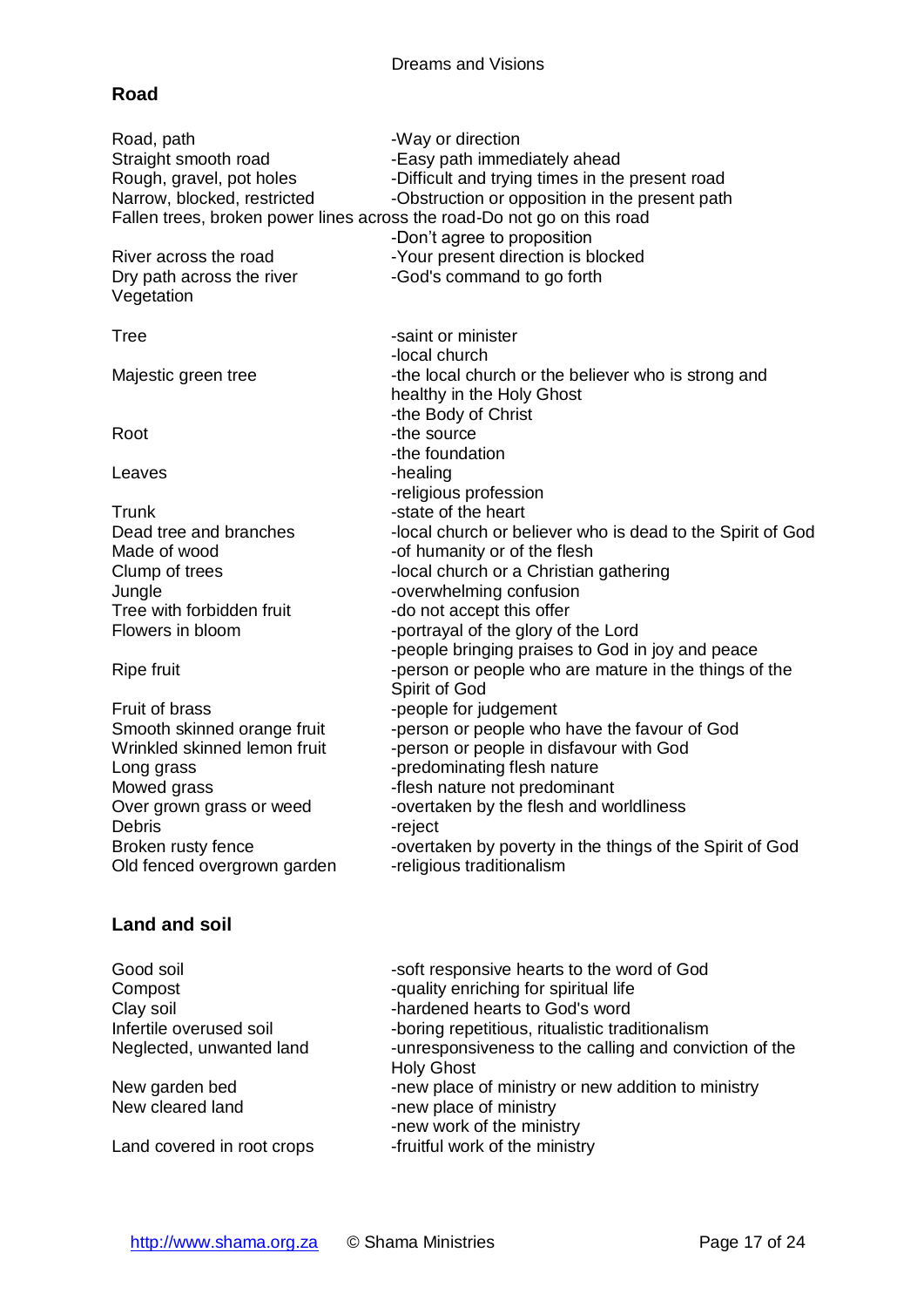Dreams and Visions Bare earth, dust -symbols of the curse (Gen.3:17,19) -state of being humbled (Isa.52:2-3) Topography Mountain **Mountain** -The Church -a new move or work of the Spirit of God -a great obstruction or opposition On edge of cliff  $\begin{array}{ccc} -\text{on the verge of falling away} \\ \text{Blue River} \end{array}$ Blue River The life and work of the Spirit of God<br>Island The The Spirit of God<br>Acturation of the Spirit of God -a church group

# <span id="page-17-0"></span>**Pertaining to the body**

<span id="page-17-1"></span>

| -a new move or work of God birthed into the churches |
|------------------------------------------------------|
| -maturity and wisdom                                 |
| -maturity and wisdom                                 |
| -speak or prophesy                                   |
| -defective teaching or speech                        |
| -given to exaggeration, imbalance and lies           |
| -discernment or perception                           |
| -omniscience                                         |
| -understanding                                       |
| -occult or freemasonry                               |
| -ability to hear or listen                           |
| -pertaining to the five headship ministries          |
| -coming together of the Army of the Lord             |
| -pertain to darkness and death                       |
| -equipping with things of the Spirit                 |
| -insensitivity to the work of the Spirit             |
| -a minister of the current work of God               |
| -an angel                                            |
| -demon of the lower order                            |
| -powerful demon                                      |
| -a demon                                             |
| -inability to cope with the new                      |
| -religious demon                                     |
|                                                      |
|                                                      |
| -a major move or work of God in the earth            |
| -church leader                                       |
| -believer thirsty for God's direct communion         |
| -hard worker                                         |
| -strength                                            |
| -believer                                            |
| -young believer                                      |
| -foolish carnal Christians                           |
| -false prophet                                       |
| -uncleanness                                         |
| -new age                                             |
| -false teacher                                       |
|                                                      |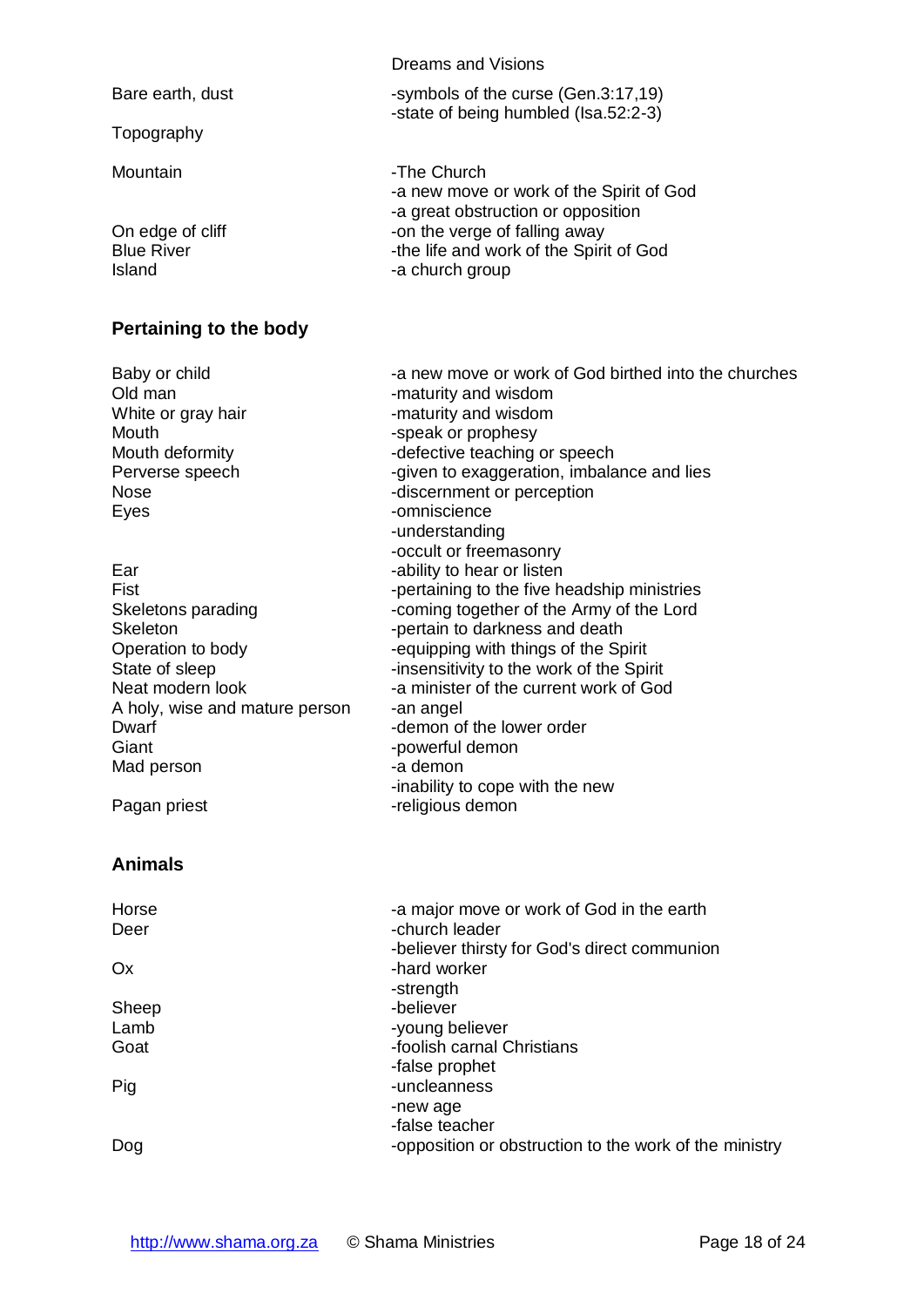| -false teacher                                                                  |
|---------------------------------------------------------------------------------|
| -demon                                                                          |
| -demon                                                                          |
| -major blow against the powers of darkness                                      |
| -strong expression of demonic power                                             |
| -demonic principalities and powers in high places of the<br>kingdom of darkness |
|                                                                                 |

-the power of God

# <span id="page-18-0"></span>**Birds**

Eagle **Eagle -the Holy Spirit** 

Eagle's claws **Eagle's** claws -in the power of God Dove -Holy Spirit Flock of birds **Flock** of birds **Flock** of birds **Flock** of birds **Flock** of birds **FLOCK**  $\sim$  **FLOCK**  $\sim$  **FLOCK**  $\sim$  **FLOCK**  $\sim$  **FLOCK**  $\sim$  **FLOCK**  $\sim$  **FLOCK**  $\sim$  **FLOCK**  $\sim$  **FLOCK**  $\sim$  **FLOCK**  $\sim$  **FLOCK**

Fish

Fish **Fish** -Christians or potential Christians -responsiveness to the work of the ministry Big fish or fishes<br>Red fish strategy of the ministry red fish the blood of the Red fish strategy of the school of the plood of the<br>Christians covered in the blood of the -Christians covered in the blood of the Lamb Blue fish **Blue fish** -Christians or potential Christians drawn by the Spirit

### <span id="page-18-1"></span>**Fishing**

| Sea<br>Destructive tidal wave<br>Rocky seashore, choppy sea<br>Sandy seashore, calm sea<br>Fishing<br>Fishing net<br>Fishing tackle and line<br>Tangled fishing line<br>Bait<br>Spear | -people of the nations<br>-visitation of God's judgement<br>-ministry cannot go forth<br>-condition for ministry to go forth<br>-ministry activity<br>-evangelism<br>-effective equipping or activity for ministry<br>-gifts and equipping for ministry<br>-ministry with confused vision and direction<br>-that which God has called you to teach and do<br>-equipping in the Word of God |
|---------------------------------------------------------------------------------------------------------------------------------------------------------------------------------------|--------------------------------------------------------------------------------------------------------------------------------------------------------------------------------------------------------------------------------------------------------------------------------------------------------------------------------------------------------------------------------------------|
|                                                                                                                                                                                       |                                                                                                                                                                                                                                                                                                                                                                                            |
| <b>Spiders</b>                                                                                                                                                                        | -enticing demonic presence                                                                                                                                                                                                                                                                                                                                                                 |

<span id="page-18-2"></span>Red back spider  $\qquad \qquad \qquad -$ enticement that poisons one's spiritual life Swarm of locusts -a destroying influence or power

# <span id="page-18-3"></span>**Food and drink**

| Food             | -teaching or preaching                                  |
|------------------|---------------------------------------------------------|
| Morsel of food   | -enticement to sell spiritual inheritance               |
| Milk             | -First principles teaching for new and young Christians |
| Meat             | -teaching for the spiritually mature                    |
| Crabs and prawns | -desirable teaching in due season                       |
|                  |                                                         |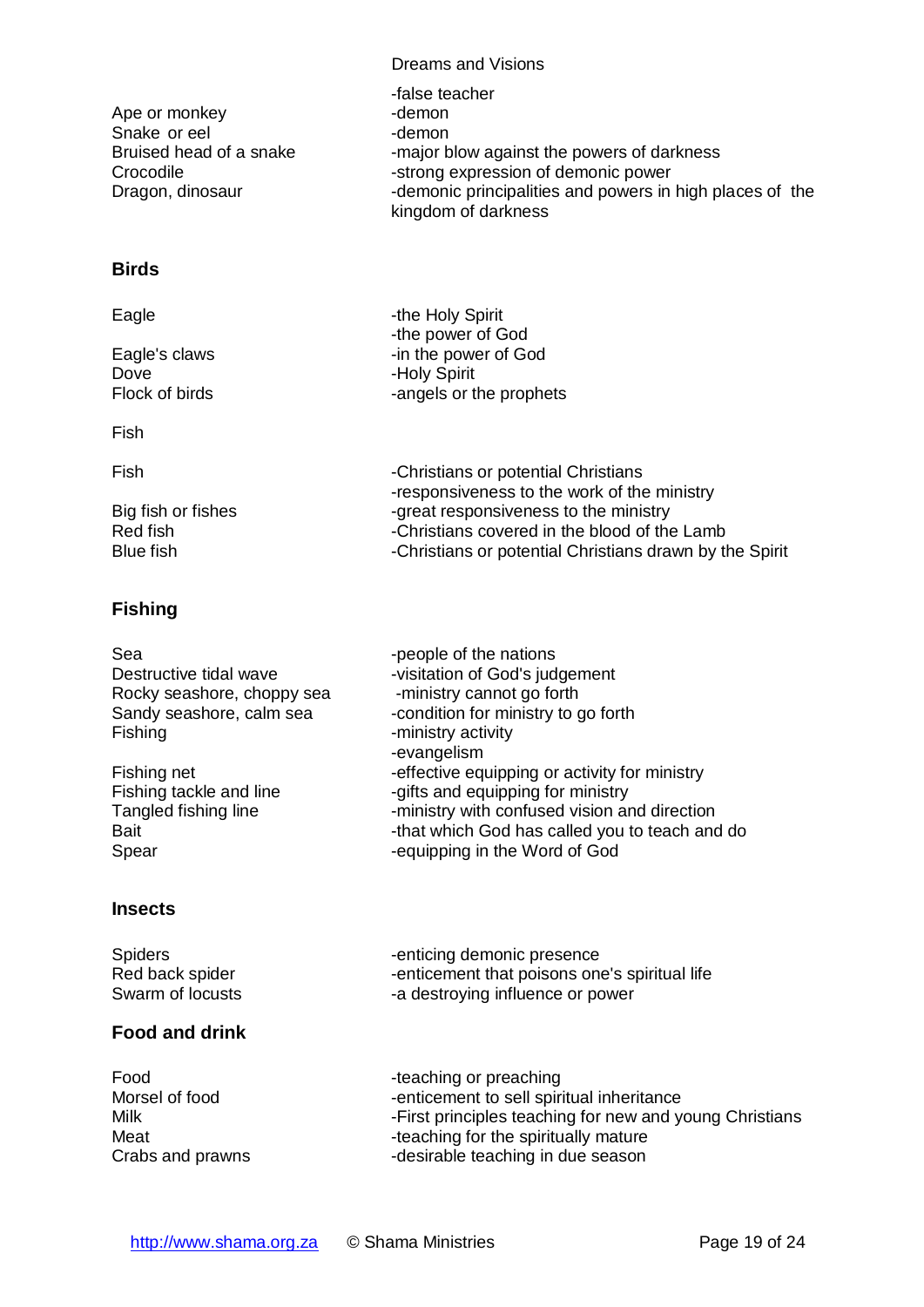Muddy brown water **Accord 19 and 19 and 19 adulterated spiritual life** 

#### <span id="page-19-0"></span>**Music**

Musical instruments **and intervalled** -ministries or music Trumpet or saxophone -prophetic ministry Trumpet Trumpet **-prepare for battle** 

# <span id="page-19-1"></span>**Sports**

Opposition **-the enemy** 

# <span id="page-19-2"></span>**Weapons of war**

#### Dreams and Visions

- Fruit and vegetables -gifts and calling of God for ministry Fresh bread  $\qquad \qquad$ -the direct teaching of God from heaven Moldy bread  $\blacksquare$  -stale repetitious teaching of mere flesh and blood Bread with spices **Eastern mysticism and New Age teaching** Bread with spices Stale food **-mere religious teaching lacking the breath of the Spirit** Fast take away food -not nourishing and superficial teaching Drink **-being filled and nourished by the Spirit of God** Pure strong drink  $\blacksquare$  -mature and powerful things of the Spirit Pure clear water -purity of communion and teaching of the Spirit
	-
- Water or drink being cut off -blessings of God being withheld
- Orchestra **-ministries functioning in harmony** Music shop  $\longrightarrow$  -place of equipping in your calling and gifting Drum **Drum** -a ministry that gathers people to come and hear God's word, like the prophetic ministry
- Sports field or court -place of spiritual activity or place of ministry Sports equipment -means, talent or gifting for ministry Sports uniform  $\qquad \qquad$ -identification with a church or group White head gear example in the spiritual mind Black head gear carnal fleshly mind Race **Race -running in God's purpose and calling** -calling to go forth in ministry Supernatural performance -ministering in the power of God
- Weapons of war -equipping for spiritual warfare Sword or knife  $-$ the power of the Word of God Arrow **-go forth** -go in this direction Electronic arrowhead  $\qquad \qquad -$ going forth in the current equipping of God -ministry through the electronic medium; Internet Spear **-going forth in the will and power of God** Rod or stick - authority Roman armour **compared armour** -God's army Army uniform - army of the spirit of the world Explosion - The major disruption -breakthrough Crash **Crash 2008** -disruption in one's spiritual life -confrontation Chaos or ruin -a catastrophe or crisis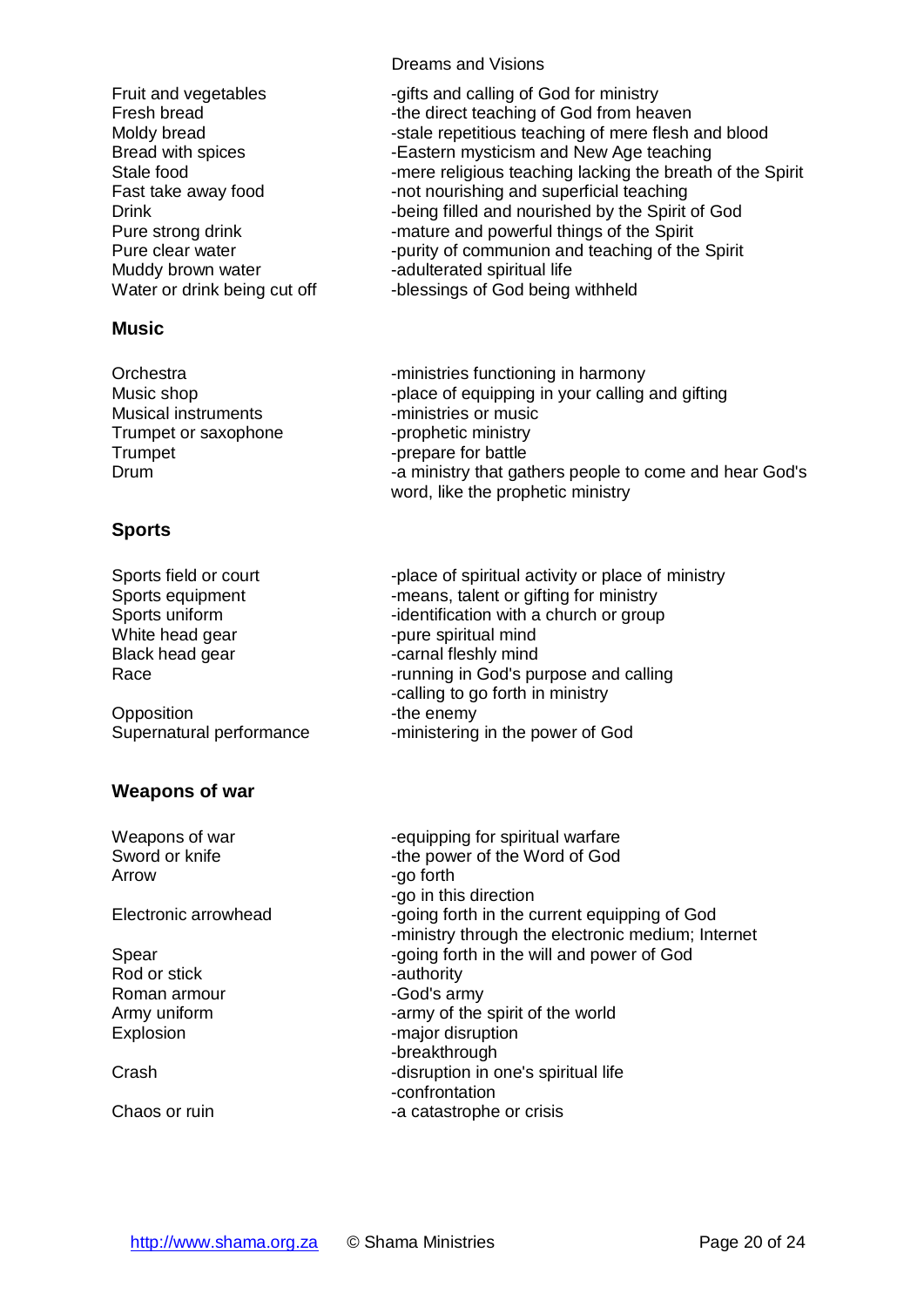# <span id="page-20-0"></span>**Tools**

- 
- 

Money **Money** -something of great value -the love of it is the root of evil Silver coin -of the kingdom of heaven<br>Tools -means, talent or gifts for n

- Tools Tools -means, talent or gifts for ministry<br>Rope Figure -means for bondage
- Rope -means for bondage<br>
Mattock -ground breaking mir
	- -ground breaking ministry for planting preparation
- Axe Franchise The same starting of the same starting of the same starting of the same starting of the same s
	- -equipping for clearing obstacles
- Sickle<br>
Cane knife<br>
Cane come and the complete of the cane can be the completed of the canonic can be completed to the complete of the complete of the complete of the complete of the complete of the complete of the complet
	- -means for harvest
- Candle **Candle** -teaching or truth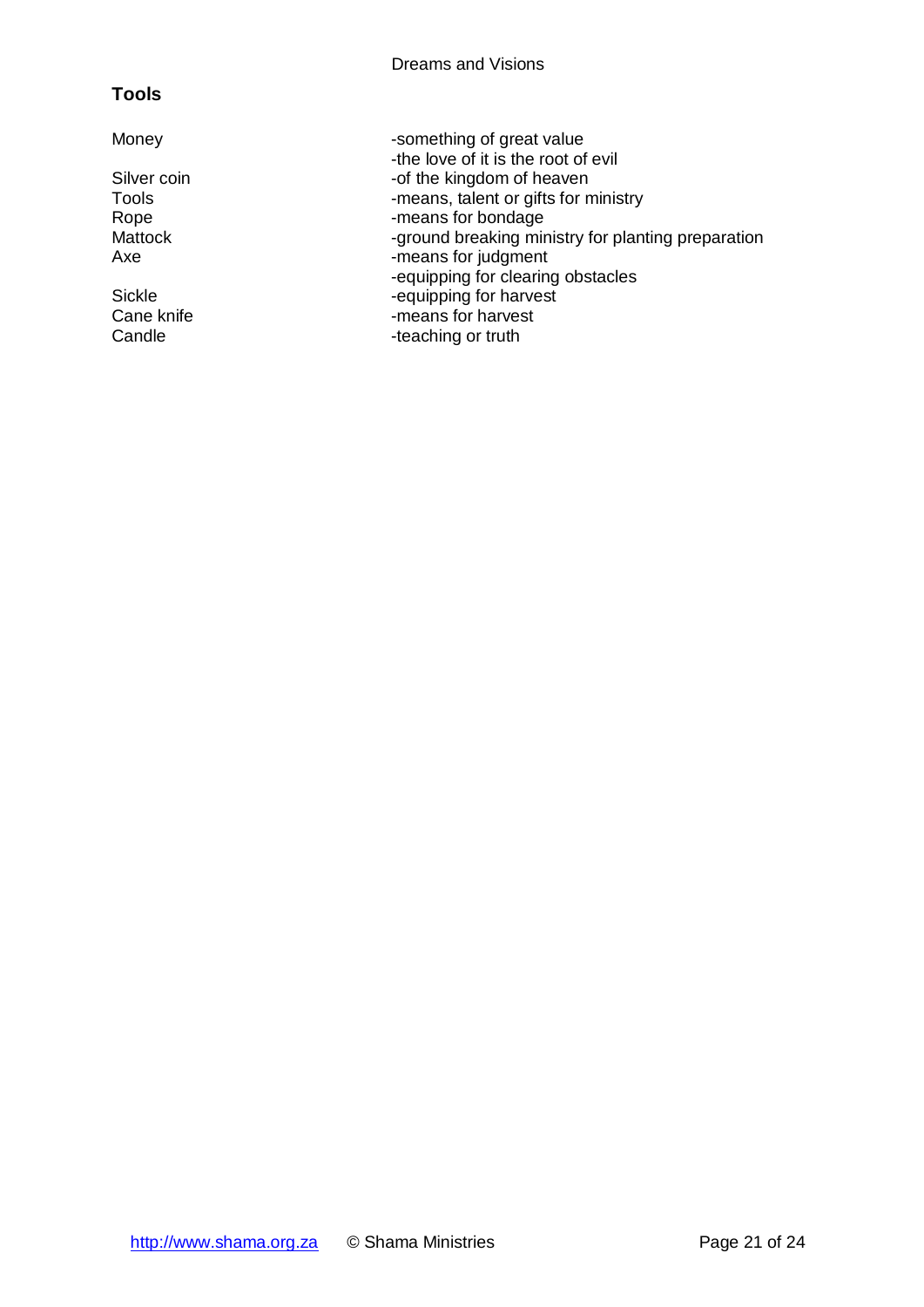#### **Who are we?**

Louwrens and Hettie Erasmus are two people called by the LORD to make a difference in the lives of others. Hettie has been doing counselling for almost as long as she can remember, and has studied both formally and informally. She is still lead and taught by the Holy Spirit on a daily basis in her ministry.

Louwrens, that's me, is the person who wrote all the books and articles you will find on our website and on Amazon, Kindle and Smashwords. Unfortunately for myself, I am suffering from Carcinoid cancer, a slow growing but devious cancer. We are raising funds to fight this Carcinoid cancer I am suffering from in order for me to survive. After 21 years of fighting, our finances are depleted and we have no more resources to fight this cancer on our own any longer and have started a fundraising project to help us in this fight as I am no longer able to do any "real" work. Writing is not a real work to me but a commission from the LORD. You can contribute at any of the following places. The first place is directly at our payment processor who also handles all our transactions from our website, which has been virtually nonexistent. Their page is at

<https://www.payfast.co.za/donate/go/shamaministries>

If you would like to contribute on our website you can do so directly on our website at <http://shamaministries.org.za/wp/product/carcinoid-cancer-project/>

Our contact details are:

Website: [http://www.shama.org.za](http://www.shama.org.za/)

Email: louwrens at shama dot org dot za. Replace the words with normal characters as in a normal email address, as we are trying to keep junk mail and spammers to the minimum.

The following books can be downloaded for free from our site:

**The Book of Moses.** This is a complete guide for any Christian explaining the way of a Christian, and answers most doctrinal questions, questions you have in your everyday walk with the LORD, on the end times and what heaven will look like, as well as questions about Church. Download link [here](http://www.shamaministries.org.za/boeke/The%20Book%20of%20Moses.pdf)

**Is Egypt in Heaven?** The book is based on a time in my life when I received major surgery in my fight against Carcinoid cancer, and had a near death experience. Some sections are based on the truth, and some is fiction to explain what heaven will look like. Download link [here](http://www.shamaministries.org.za/boeke/Is%20Egypt%20in%20heaven.pdf)

**A Wake Up Call.** The book examines the doctrine of election, and then draws on the result to explain the effect on our everyday life. Download link [here](http://www.shamaministries.org.za/boeke/A%20Wakeup%20Call.pdf)

**Evidences of a Christian.** Do I have to exhibit a different lifestyle as a non Christian, and if so, what should it be like? Download link [here](http://www.shamaministries.org.za/boeke/Evidences%20of%20a%20Christian.pdf)

**The Covenant of Righteousness.** This book does a detailed study of what the Covenant entails, what Jesus came to fulfil and then describes all the ramifications on all the various doctrines of today. Download link [here](http://www.shamaministries.org.za/boeke/The%20Covenant%20of%20Righteousness.pdf)

**The Revelation of John Revealed.** This book takes a completely different approach to how to interpret the book of Revelation. It uses as a basis the exact same lessons that are described in this book using Israel as our example, and then what the affect this has on our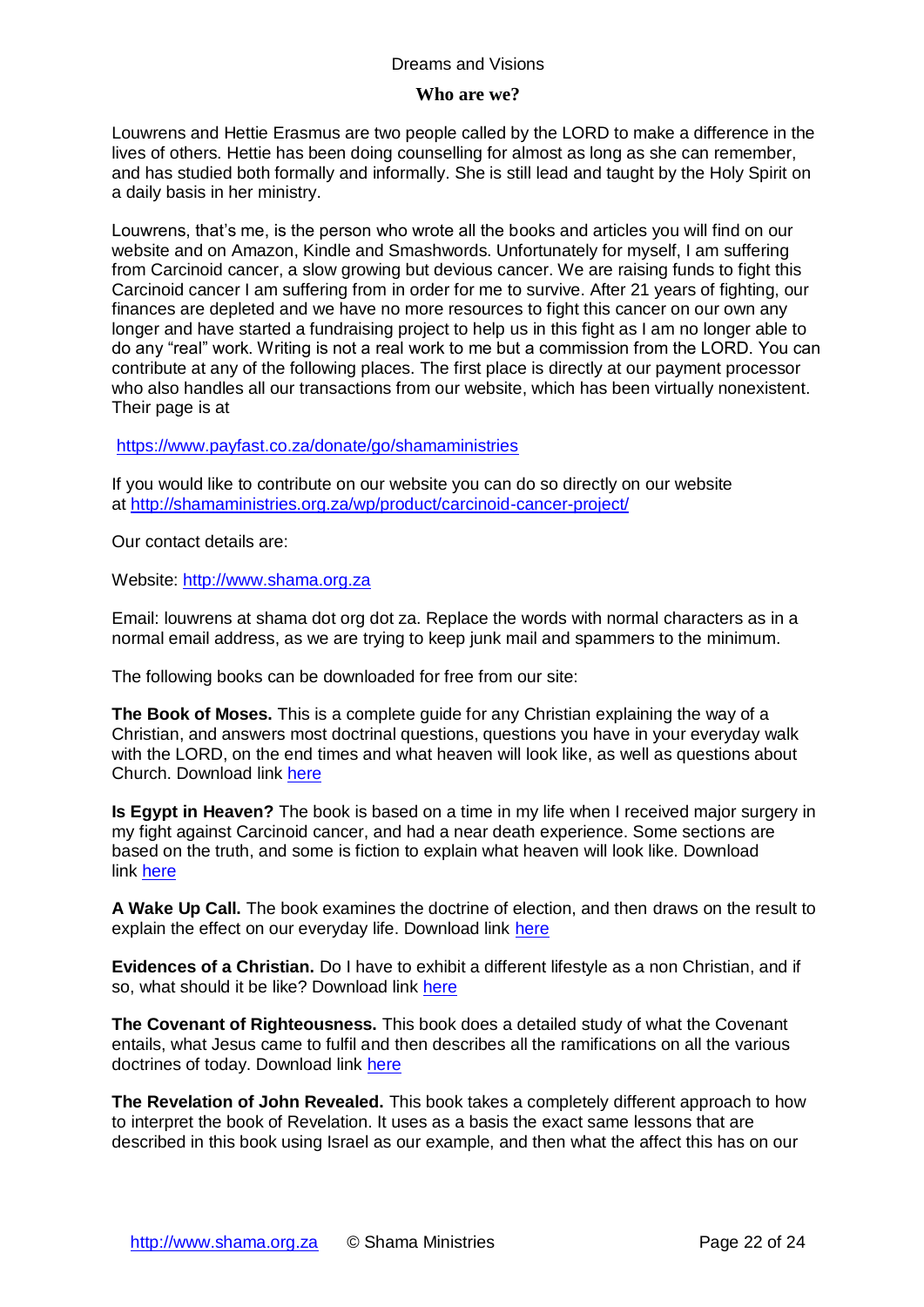views of this book today. This book is absolutely different from anything you have read or heard. We have to remember that all the current viewpoints started somewhere in the Roman Catholic Church and was modified or still viewed as the only view. They leave Israel as example completely out of all interpretations. Download link [here](http://www.shamaministries.org.za/boeke/The%20Revelation%20of%20John%20Revealed.pdf)

**The Olivet Discourse** – A description of the message about what will happen from the time of His death until the time He returns. I also look at how He will separate His sheep from the goats. You can download it from [here.](http://www.shamaministries.org.za/boeke/Matthew%2024%20and%2025.pdf)

**On a trot through Romans** – In this book I tried to publish a non partisan view of how to interpret the Letter to Romans. This does not mean that I do not ignore incorrect interpretations, but I spend a lot of time on those part that both John Calvin and then another part that John Darby spent time on and completely missed the boat. I trust that you will also accept it in this light. You can download the book [here](http://www.shamaministries.org.za/boeke/On%20a%20trot%20through%20Romans.pdf)

**Jews – Church or Nation?** In this short booklet I look at the reference to Israel in the Old Testament to find out if they were seen as a congregation of the LORD's people, or as a nation.There are so many antichrist messages found in the Church today, and I believe that this information will shock you as it shocked me when I looked at the subject. This is also possibly the biggest stepping stone used by the antichrist doctrine of the rapture. You can download it [here](http://www.shamaministries.org.za/boeke/Jews.pdf)

**Books by other writers** that can also be downloaded from this site include a book about the biblical interpretation of dreams and visions. Download link [here.](http://www.shamaministries.org.za/boeke/Dreams%20and%20Visions%20-%20A%20Biblical%20Perspective.pdf) I also have an old windows help file that cover dreams and visions, but can only run on PC's still running Windows 7 or older. The link is [here.](http://www.shamaministries.org.za/boeke/Dreams.hlp) Another book I referred to in some of my writings is The Epistle of Barnabas written by Mark.Download link [here.](http://www.shamaministries.org.za/boeke/THE%20EPISTLE%20OF%20BARNABAS%20-%20Mark.pdf) You will also find a book that I have used as part of our Bible School [here](http://www.shamaministries.org.za/boeke/The%20Shama%20Ministries%20Bible%20Course.pdf)

Other article that you will find on my website are as follows:

- Matthew 24 and 25 The Olivet Discourse and a look at how Jesus described the endtimes
- The Jews and the Book of Acts
- My testimony and why I write
- How do I spread the Gospel of Jesus Christ?
- Escape from Christendom
- Evidences of a Christian
- Wedding day sermon
- Charles Finney Letter 3 conversion
- SETTLERS and the PIONEERS theology
- Who do you preach? The murdered or the murderer? Jesus or John Calvin
- Feeding Sheep or Amusing Goats? Charles Haddon Spurgeon (1834-1892)
- Israelvision or British-Israel World Federation